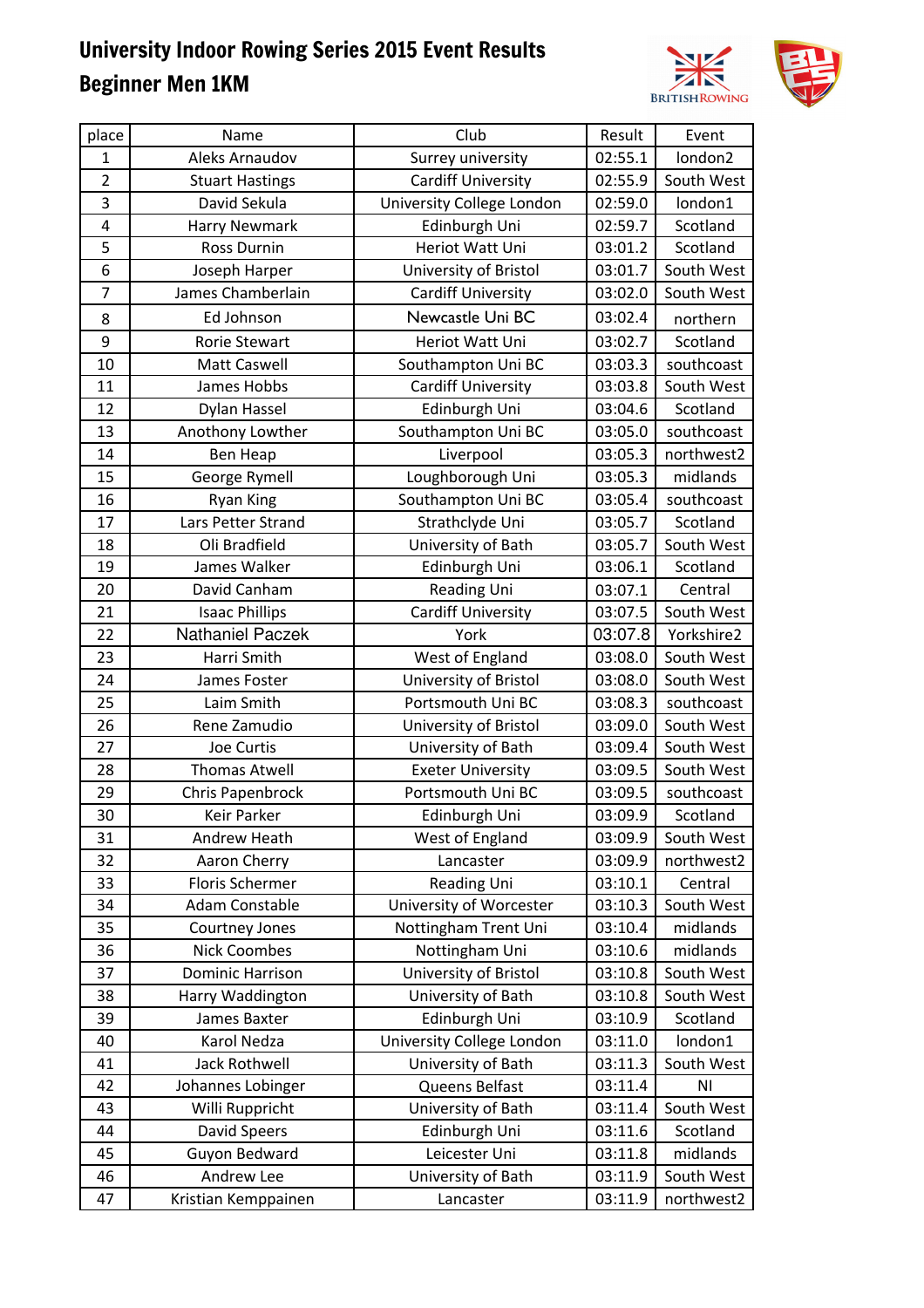

| 49<br><b>Exeter University</b><br>03:12.2<br>South West<br>Ollie Davey<br>50<br>St Andrews Uni<br>03:12.6<br>Harry Carden<br>Scotland<br>51<br>Dominik Rob<br>03:12.6<br>Portsmouth Uni BC<br>southcoast<br>52<br>Joe Mitchell<br>03:12.7<br>South West<br>University of Bath<br>53<br><b>Cardiff University</b><br>03:12.7<br>South West<br>Johnny Davies<br>Newcastle Uni BC<br>03:12.8<br>Fergus Bracher<br>54<br>northern<br>55<br>South West<br>Rory Whitrow<br>03:13.0<br><b>Exeter University</b><br>56<br>03:13.1<br><b>Cardiff University</b><br>South West<br>Max Lenzer<br>57<br>Nicholas Platt<br>Glasgow Uni<br>03:13.5<br>Scotland<br>58<br>Edinburgh Uni<br>03:13.5<br><b>Toby Murray</b><br>Scotland<br>59<br>Daniel Parkin<br>Surrey university<br>03:13.6<br>london2<br>Nottingham Uni<br>03:13.7<br>midlands<br>60<br>Daniel Aduakwa<br>61<br>University of Bath<br>03:13.8<br><b>Max Valentine</b><br>South West<br>62<br><b>Cardiff University</b><br>03:13.9<br>South West<br>Harry Smallman<br>63<br>University of Worcester<br>03:14.0<br>South West<br>James Williams<br>64<br>University of Worcester<br>03:14.3<br>South West<br>Ant Surrage<br>65<br>Patrick Rusman<br>03:14.3<br>South West<br><b>Exeter University</b><br>03:14.7<br>Scotland<br>66<br>Glasgow Uni<br>Sandy Cameron<br>67<br>Liverpool<br>Zain Hashmi<br>03:14.7<br>northwest2<br>03:15.1<br>68<br>Stevie O'Neill<br>Edinburgh Uni<br>Scotland<br>69<br>Reading Uni<br>03:15.1<br>Central<br>Chris O'Bryan<br>70<br>Owen Hotchkiss<br>Swansea Uni<br>03:15.3<br>Welsh<br>71<br><b>Connor Felton</b><br>Edinburgh Uni<br>03:15.7<br>Scotland<br>72<br>Joahl Naik<br>03:15.7<br>northwest2<br>Bangor<br>73<br>Collin Allen<br>03:16.0<br>University of Bristol<br>South West<br>74<br>03:16.0<br>South West<br><b>Cardiff University</b><br>Harry Perry<br>75<br>03:16.0<br>Nottingham Uni<br>midlands<br>Alex Leen<br>76<br>Loughborough Uni<br>midlands<br>Richard Ingham<br>03:16.0<br>77<br>University College London<br>london1<br>James Roper<br>03:16.0<br>78<br><b>Adrian Dixon</b><br>Liverpool<br>03:16.1<br>northwest2<br>79<br>Arrun Johal<br>03:16.1<br>Portsmouth Uni BC<br>southcoast<br>William Spalletti<br>03:16.1<br>london2<br>kingston university<br>80<br><b>Alex Robbins</b><br>University of Bath<br>03:16.3<br>South West<br>81<br>03:16.3<br>South West<br>82<br>Josh Morris<br>University of Bristol<br>83<br>Kathan Cheema<br>St Andrews Uni<br>03:16.4<br>Scotland<br><b>Hull University BC</b><br>03:16.4<br>Yorkshire1<br>84<br>Jake Short<br><b>Andrew Cooney</b><br>Liverpool<br>03:16.5<br>northwest2<br>85<br>03:16.6<br>86<br><b>Cardiff University</b><br>South West<br>Leon Ramzews<br>87<br><b>Matthew Barker</b><br>University of Bath<br>03:16.6<br>South West<br><b>Crawford Matthews</b><br><b>Hull University BC</b><br>03:16.6<br>Yorkshire1<br>88<br>03:16.7<br>Gregor Riemann<br>89<br>York<br>Yorkshire2<br>Alex Christou<br>03:16.7<br>90<br><b>Reading Uni</b><br>Central<br>Southampton Uni BC<br>91<br>03:16.7<br>southcoast<br><b>Greg Sturgess</b><br>92<br>David MacLeod<br>Edinburgh Uni<br>Scotland<br>03:16.8<br>St Andrews Uni<br>Myles Allen<br>Scotland<br>93<br>03:16.9<br>Ross Blunsden<br><b>Cardiff University</b><br>03:16.9<br>South West<br>94<br>Newcastle Uni BC<br>Oliver Charlwood<br>03:17.0<br>95<br>northern | 48 | James Roch | West of England | 03:12.1 | South West |
|-------------------------------------------------------------------------------------------------------------------------------------------------------------------------------------------------------------------------------------------------------------------------------------------------------------------------------------------------------------------------------------------------------------------------------------------------------------------------------------------------------------------------------------------------------------------------------------------------------------------------------------------------------------------------------------------------------------------------------------------------------------------------------------------------------------------------------------------------------------------------------------------------------------------------------------------------------------------------------------------------------------------------------------------------------------------------------------------------------------------------------------------------------------------------------------------------------------------------------------------------------------------------------------------------------------------------------------------------------------------------------------------------------------------------------------------------------------------------------------------------------------------------------------------------------------------------------------------------------------------------------------------------------------------------------------------------------------------------------------------------------------------------------------------------------------------------------------------------------------------------------------------------------------------------------------------------------------------------------------------------------------------------------------------------------------------------------------------------------------------------------------------------------------------------------------------------------------------------------------------------------------------------------------------------------------------------------------------------------------------------------------------------------------------------------------------------------------------------------------------------------------------------------------------------------------------------------------------------------------------------------------------------------------------------------------------------------------------------------------------------------------------------------------------------------------------------------------------------------------------------------------------------------------------------------------------------------------------------------------------------------------------------------------------------------------------------------------------------------------------------------------------------------------------------------------------------------------------------------------------------------------------------------------------------------------------------------------------------------------------------------------|----|------------|-----------------|---------|------------|
|                                                                                                                                                                                                                                                                                                                                                                                                                                                                                                                                                                                                                                                                                                                                                                                                                                                                                                                                                                                                                                                                                                                                                                                                                                                                                                                                                                                                                                                                                                                                                                                                                                                                                                                                                                                                                                                                                                                                                                                                                                                                                                                                                                                                                                                                                                                                                                                                                                                                                                                                                                                                                                                                                                                                                                                                                                                                                                                                                                                                                                                                                                                                                                                                                                                                                                                                                                                     |    |            |                 |         |            |
|                                                                                                                                                                                                                                                                                                                                                                                                                                                                                                                                                                                                                                                                                                                                                                                                                                                                                                                                                                                                                                                                                                                                                                                                                                                                                                                                                                                                                                                                                                                                                                                                                                                                                                                                                                                                                                                                                                                                                                                                                                                                                                                                                                                                                                                                                                                                                                                                                                                                                                                                                                                                                                                                                                                                                                                                                                                                                                                                                                                                                                                                                                                                                                                                                                                                                                                                                                                     |    |            |                 |         |            |
|                                                                                                                                                                                                                                                                                                                                                                                                                                                                                                                                                                                                                                                                                                                                                                                                                                                                                                                                                                                                                                                                                                                                                                                                                                                                                                                                                                                                                                                                                                                                                                                                                                                                                                                                                                                                                                                                                                                                                                                                                                                                                                                                                                                                                                                                                                                                                                                                                                                                                                                                                                                                                                                                                                                                                                                                                                                                                                                                                                                                                                                                                                                                                                                                                                                                                                                                                                                     |    |            |                 |         |            |
|                                                                                                                                                                                                                                                                                                                                                                                                                                                                                                                                                                                                                                                                                                                                                                                                                                                                                                                                                                                                                                                                                                                                                                                                                                                                                                                                                                                                                                                                                                                                                                                                                                                                                                                                                                                                                                                                                                                                                                                                                                                                                                                                                                                                                                                                                                                                                                                                                                                                                                                                                                                                                                                                                                                                                                                                                                                                                                                                                                                                                                                                                                                                                                                                                                                                                                                                                                                     |    |            |                 |         |            |
|                                                                                                                                                                                                                                                                                                                                                                                                                                                                                                                                                                                                                                                                                                                                                                                                                                                                                                                                                                                                                                                                                                                                                                                                                                                                                                                                                                                                                                                                                                                                                                                                                                                                                                                                                                                                                                                                                                                                                                                                                                                                                                                                                                                                                                                                                                                                                                                                                                                                                                                                                                                                                                                                                                                                                                                                                                                                                                                                                                                                                                                                                                                                                                                                                                                                                                                                                                                     |    |            |                 |         |            |
|                                                                                                                                                                                                                                                                                                                                                                                                                                                                                                                                                                                                                                                                                                                                                                                                                                                                                                                                                                                                                                                                                                                                                                                                                                                                                                                                                                                                                                                                                                                                                                                                                                                                                                                                                                                                                                                                                                                                                                                                                                                                                                                                                                                                                                                                                                                                                                                                                                                                                                                                                                                                                                                                                                                                                                                                                                                                                                                                                                                                                                                                                                                                                                                                                                                                                                                                                                                     |    |            |                 |         |            |
|                                                                                                                                                                                                                                                                                                                                                                                                                                                                                                                                                                                                                                                                                                                                                                                                                                                                                                                                                                                                                                                                                                                                                                                                                                                                                                                                                                                                                                                                                                                                                                                                                                                                                                                                                                                                                                                                                                                                                                                                                                                                                                                                                                                                                                                                                                                                                                                                                                                                                                                                                                                                                                                                                                                                                                                                                                                                                                                                                                                                                                                                                                                                                                                                                                                                                                                                                                                     |    |            |                 |         |            |
|                                                                                                                                                                                                                                                                                                                                                                                                                                                                                                                                                                                                                                                                                                                                                                                                                                                                                                                                                                                                                                                                                                                                                                                                                                                                                                                                                                                                                                                                                                                                                                                                                                                                                                                                                                                                                                                                                                                                                                                                                                                                                                                                                                                                                                                                                                                                                                                                                                                                                                                                                                                                                                                                                                                                                                                                                                                                                                                                                                                                                                                                                                                                                                                                                                                                                                                                                                                     |    |            |                 |         |            |
|                                                                                                                                                                                                                                                                                                                                                                                                                                                                                                                                                                                                                                                                                                                                                                                                                                                                                                                                                                                                                                                                                                                                                                                                                                                                                                                                                                                                                                                                                                                                                                                                                                                                                                                                                                                                                                                                                                                                                                                                                                                                                                                                                                                                                                                                                                                                                                                                                                                                                                                                                                                                                                                                                                                                                                                                                                                                                                                                                                                                                                                                                                                                                                                                                                                                                                                                                                                     |    |            |                 |         |            |
|                                                                                                                                                                                                                                                                                                                                                                                                                                                                                                                                                                                                                                                                                                                                                                                                                                                                                                                                                                                                                                                                                                                                                                                                                                                                                                                                                                                                                                                                                                                                                                                                                                                                                                                                                                                                                                                                                                                                                                                                                                                                                                                                                                                                                                                                                                                                                                                                                                                                                                                                                                                                                                                                                                                                                                                                                                                                                                                                                                                                                                                                                                                                                                                                                                                                                                                                                                                     |    |            |                 |         |            |
|                                                                                                                                                                                                                                                                                                                                                                                                                                                                                                                                                                                                                                                                                                                                                                                                                                                                                                                                                                                                                                                                                                                                                                                                                                                                                                                                                                                                                                                                                                                                                                                                                                                                                                                                                                                                                                                                                                                                                                                                                                                                                                                                                                                                                                                                                                                                                                                                                                                                                                                                                                                                                                                                                                                                                                                                                                                                                                                                                                                                                                                                                                                                                                                                                                                                                                                                                                                     |    |            |                 |         |            |
|                                                                                                                                                                                                                                                                                                                                                                                                                                                                                                                                                                                                                                                                                                                                                                                                                                                                                                                                                                                                                                                                                                                                                                                                                                                                                                                                                                                                                                                                                                                                                                                                                                                                                                                                                                                                                                                                                                                                                                                                                                                                                                                                                                                                                                                                                                                                                                                                                                                                                                                                                                                                                                                                                                                                                                                                                                                                                                                                                                                                                                                                                                                                                                                                                                                                                                                                                                                     |    |            |                 |         |            |
|                                                                                                                                                                                                                                                                                                                                                                                                                                                                                                                                                                                                                                                                                                                                                                                                                                                                                                                                                                                                                                                                                                                                                                                                                                                                                                                                                                                                                                                                                                                                                                                                                                                                                                                                                                                                                                                                                                                                                                                                                                                                                                                                                                                                                                                                                                                                                                                                                                                                                                                                                                                                                                                                                                                                                                                                                                                                                                                                                                                                                                                                                                                                                                                                                                                                                                                                                                                     |    |            |                 |         |            |
|                                                                                                                                                                                                                                                                                                                                                                                                                                                                                                                                                                                                                                                                                                                                                                                                                                                                                                                                                                                                                                                                                                                                                                                                                                                                                                                                                                                                                                                                                                                                                                                                                                                                                                                                                                                                                                                                                                                                                                                                                                                                                                                                                                                                                                                                                                                                                                                                                                                                                                                                                                                                                                                                                                                                                                                                                                                                                                                                                                                                                                                                                                                                                                                                                                                                                                                                                                                     |    |            |                 |         |            |
|                                                                                                                                                                                                                                                                                                                                                                                                                                                                                                                                                                                                                                                                                                                                                                                                                                                                                                                                                                                                                                                                                                                                                                                                                                                                                                                                                                                                                                                                                                                                                                                                                                                                                                                                                                                                                                                                                                                                                                                                                                                                                                                                                                                                                                                                                                                                                                                                                                                                                                                                                                                                                                                                                                                                                                                                                                                                                                                                                                                                                                                                                                                                                                                                                                                                                                                                                                                     |    |            |                 |         |            |
|                                                                                                                                                                                                                                                                                                                                                                                                                                                                                                                                                                                                                                                                                                                                                                                                                                                                                                                                                                                                                                                                                                                                                                                                                                                                                                                                                                                                                                                                                                                                                                                                                                                                                                                                                                                                                                                                                                                                                                                                                                                                                                                                                                                                                                                                                                                                                                                                                                                                                                                                                                                                                                                                                                                                                                                                                                                                                                                                                                                                                                                                                                                                                                                                                                                                                                                                                                                     |    |            |                 |         |            |
|                                                                                                                                                                                                                                                                                                                                                                                                                                                                                                                                                                                                                                                                                                                                                                                                                                                                                                                                                                                                                                                                                                                                                                                                                                                                                                                                                                                                                                                                                                                                                                                                                                                                                                                                                                                                                                                                                                                                                                                                                                                                                                                                                                                                                                                                                                                                                                                                                                                                                                                                                                                                                                                                                                                                                                                                                                                                                                                                                                                                                                                                                                                                                                                                                                                                                                                                                                                     |    |            |                 |         |            |
|                                                                                                                                                                                                                                                                                                                                                                                                                                                                                                                                                                                                                                                                                                                                                                                                                                                                                                                                                                                                                                                                                                                                                                                                                                                                                                                                                                                                                                                                                                                                                                                                                                                                                                                                                                                                                                                                                                                                                                                                                                                                                                                                                                                                                                                                                                                                                                                                                                                                                                                                                                                                                                                                                                                                                                                                                                                                                                                                                                                                                                                                                                                                                                                                                                                                                                                                                                                     |    |            |                 |         |            |
|                                                                                                                                                                                                                                                                                                                                                                                                                                                                                                                                                                                                                                                                                                                                                                                                                                                                                                                                                                                                                                                                                                                                                                                                                                                                                                                                                                                                                                                                                                                                                                                                                                                                                                                                                                                                                                                                                                                                                                                                                                                                                                                                                                                                                                                                                                                                                                                                                                                                                                                                                                                                                                                                                                                                                                                                                                                                                                                                                                                                                                                                                                                                                                                                                                                                                                                                                                                     |    |            |                 |         |            |
|                                                                                                                                                                                                                                                                                                                                                                                                                                                                                                                                                                                                                                                                                                                                                                                                                                                                                                                                                                                                                                                                                                                                                                                                                                                                                                                                                                                                                                                                                                                                                                                                                                                                                                                                                                                                                                                                                                                                                                                                                                                                                                                                                                                                                                                                                                                                                                                                                                                                                                                                                                                                                                                                                                                                                                                                                                                                                                                                                                                                                                                                                                                                                                                                                                                                                                                                                                                     |    |            |                 |         |            |
|                                                                                                                                                                                                                                                                                                                                                                                                                                                                                                                                                                                                                                                                                                                                                                                                                                                                                                                                                                                                                                                                                                                                                                                                                                                                                                                                                                                                                                                                                                                                                                                                                                                                                                                                                                                                                                                                                                                                                                                                                                                                                                                                                                                                                                                                                                                                                                                                                                                                                                                                                                                                                                                                                                                                                                                                                                                                                                                                                                                                                                                                                                                                                                                                                                                                                                                                                                                     |    |            |                 |         |            |
|                                                                                                                                                                                                                                                                                                                                                                                                                                                                                                                                                                                                                                                                                                                                                                                                                                                                                                                                                                                                                                                                                                                                                                                                                                                                                                                                                                                                                                                                                                                                                                                                                                                                                                                                                                                                                                                                                                                                                                                                                                                                                                                                                                                                                                                                                                                                                                                                                                                                                                                                                                                                                                                                                                                                                                                                                                                                                                                                                                                                                                                                                                                                                                                                                                                                                                                                                                                     |    |            |                 |         |            |
|                                                                                                                                                                                                                                                                                                                                                                                                                                                                                                                                                                                                                                                                                                                                                                                                                                                                                                                                                                                                                                                                                                                                                                                                                                                                                                                                                                                                                                                                                                                                                                                                                                                                                                                                                                                                                                                                                                                                                                                                                                                                                                                                                                                                                                                                                                                                                                                                                                                                                                                                                                                                                                                                                                                                                                                                                                                                                                                                                                                                                                                                                                                                                                                                                                                                                                                                                                                     |    |            |                 |         |            |
|                                                                                                                                                                                                                                                                                                                                                                                                                                                                                                                                                                                                                                                                                                                                                                                                                                                                                                                                                                                                                                                                                                                                                                                                                                                                                                                                                                                                                                                                                                                                                                                                                                                                                                                                                                                                                                                                                                                                                                                                                                                                                                                                                                                                                                                                                                                                                                                                                                                                                                                                                                                                                                                                                                                                                                                                                                                                                                                                                                                                                                                                                                                                                                                                                                                                                                                                                                                     |    |            |                 |         |            |
|                                                                                                                                                                                                                                                                                                                                                                                                                                                                                                                                                                                                                                                                                                                                                                                                                                                                                                                                                                                                                                                                                                                                                                                                                                                                                                                                                                                                                                                                                                                                                                                                                                                                                                                                                                                                                                                                                                                                                                                                                                                                                                                                                                                                                                                                                                                                                                                                                                                                                                                                                                                                                                                                                                                                                                                                                                                                                                                                                                                                                                                                                                                                                                                                                                                                                                                                                                                     |    |            |                 |         |            |
|                                                                                                                                                                                                                                                                                                                                                                                                                                                                                                                                                                                                                                                                                                                                                                                                                                                                                                                                                                                                                                                                                                                                                                                                                                                                                                                                                                                                                                                                                                                                                                                                                                                                                                                                                                                                                                                                                                                                                                                                                                                                                                                                                                                                                                                                                                                                                                                                                                                                                                                                                                                                                                                                                                                                                                                                                                                                                                                                                                                                                                                                                                                                                                                                                                                                                                                                                                                     |    |            |                 |         |            |
|                                                                                                                                                                                                                                                                                                                                                                                                                                                                                                                                                                                                                                                                                                                                                                                                                                                                                                                                                                                                                                                                                                                                                                                                                                                                                                                                                                                                                                                                                                                                                                                                                                                                                                                                                                                                                                                                                                                                                                                                                                                                                                                                                                                                                                                                                                                                                                                                                                                                                                                                                                                                                                                                                                                                                                                                                                                                                                                                                                                                                                                                                                                                                                                                                                                                                                                                                                                     |    |            |                 |         |            |
|                                                                                                                                                                                                                                                                                                                                                                                                                                                                                                                                                                                                                                                                                                                                                                                                                                                                                                                                                                                                                                                                                                                                                                                                                                                                                                                                                                                                                                                                                                                                                                                                                                                                                                                                                                                                                                                                                                                                                                                                                                                                                                                                                                                                                                                                                                                                                                                                                                                                                                                                                                                                                                                                                                                                                                                                                                                                                                                                                                                                                                                                                                                                                                                                                                                                                                                                                                                     |    |            |                 |         |            |
|                                                                                                                                                                                                                                                                                                                                                                                                                                                                                                                                                                                                                                                                                                                                                                                                                                                                                                                                                                                                                                                                                                                                                                                                                                                                                                                                                                                                                                                                                                                                                                                                                                                                                                                                                                                                                                                                                                                                                                                                                                                                                                                                                                                                                                                                                                                                                                                                                                                                                                                                                                                                                                                                                                                                                                                                                                                                                                                                                                                                                                                                                                                                                                                                                                                                                                                                                                                     |    |            |                 |         |            |
|                                                                                                                                                                                                                                                                                                                                                                                                                                                                                                                                                                                                                                                                                                                                                                                                                                                                                                                                                                                                                                                                                                                                                                                                                                                                                                                                                                                                                                                                                                                                                                                                                                                                                                                                                                                                                                                                                                                                                                                                                                                                                                                                                                                                                                                                                                                                                                                                                                                                                                                                                                                                                                                                                                                                                                                                                                                                                                                                                                                                                                                                                                                                                                                                                                                                                                                                                                                     |    |            |                 |         |            |
|                                                                                                                                                                                                                                                                                                                                                                                                                                                                                                                                                                                                                                                                                                                                                                                                                                                                                                                                                                                                                                                                                                                                                                                                                                                                                                                                                                                                                                                                                                                                                                                                                                                                                                                                                                                                                                                                                                                                                                                                                                                                                                                                                                                                                                                                                                                                                                                                                                                                                                                                                                                                                                                                                                                                                                                                                                                                                                                                                                                                                                                                                                                                                                                                                                                                                                                                                                                     |    |            |                 |         |            |
|                                                                                                                                                                                                                                                                                                                                                                                                                                                                                                                                                                                                                                                                                                                                                                                                                                                                                                                                                                                                                                                                                                                                                                                                                                                                                                                                                                                                                                                                                                                                                                                                                                                                                                                                                                                                                                                                                                                                                                                                                                                                                                                                                                                                                                                                                                                                                                                                                                                                                                                                                                                                                                                                                                                                                                                                                                                                                                                                                                                                                                                                                                                                                                                                                                                                                                                                                                                     |    |            |                 |         |            |
|                                                                                                                                                                                                                                                                                                                                                                                                                                                                                                                                                                                                                                                                                                                                                                                                                                                                                                                                                                                                                                                                                                                                                                                                                                                                                                                                                                                                                                                                                                                                                                                                                                                                                                                                                                                                                                                                                                                                                                                                                                                                                                                                                                                                                                                                                                                                                                                                                                                                                                                                                                                                                                                                                                                                                                                                                                                                                                                                                                                                                                                                                                                                                                                                                                                                                                                                                                                     |    |            |                 |         |            |
|                                                                                                                                                                                                                                                                                                                                                                                                                                                                                                                                                                                                                                                                                                                                                                                                                                                                                                                                                                                                                                                                                                                                                                                                                                                                                                                                                                                                                                                                                                                                                                                                                                                                                                                                                                                                                                                                                                                                                                                                                                                                                                                                                                                                                                                                                                                                                                                                                                                                                                                                                                                                                                                                                                                                                                                                                                                                                                                                                                                                                                                                                                                                                                                                                                                                                                                                                                                     |    |            |                 |         |            |
|                                                                                                                                                                                                                                                                                                                                                                                                                                                                                                                                                                                                                                                                                                                                                                                                                                                                                                                                                                                                                                                                                                                                                                                                                                                                                                                                                                                                                                                                                                                                                                                                                                                                                                                                                                                                                                                                                                                                                                                                                                                                                                                                                                                                                                                                                                                                                                                                                                                                                                                                                                                                                                                                                                                                                                                                                                                                                                                                                                                                                                                                                                                                                                                                                                                                                                                                                                                     |    |            |                 |         |            |
|                                                                                                                                                                                                                                                                                                                                                                                                                                                                                                                                                                                                                                                                                                                                                                                                                                                                                                                                                                                                                                                                                                                                                                                                                                                                                                                                                                                                                                                                                                                                                                                                                                                                                                                                                                                                                                                                                                                                                                                                                                                                                                                                                                                                                                                                                                                                                                                                                                                                                                                                                                                                                                                                                                                                                                                                                                                                                                                                                                                                                                                                                                                                                                                                                                                                                                                                                                                     |    |            |                 |         |            |
|                                                                                                                                                                                                                                                                                                                                                                                                                                                                                                                                                                                                                                                                                                                                                                                                                                                                                                                                                                                                                                                                                                                                                                                                                                                                                                                                                                                                                                                                                                                                                                                                                                                                                                                                                                                                                                                                                                                                                                                                                                                                                                                                                                                                                                                                                                                                                                                                                                                                                                                                                                                                                                                                                                                                                                                                                                                                                                                                                                                                                                                                                                                                                                                                                                                                                                                                                                                     |    |            |                 |         |            |
|                                                                                                                                                                                                                                                                                                                                                                                                                                                                                                                                                                                                                                                                                                                                                                                                                                                                                                                                                                                                                                                                                                                                                                                                                                                                                                                                                                                                                                                                                                                                                                                                                                                                                                                                                                                                                                                                                                                                                                                                                                                                                                                                                                                                                                                                                                                                                                                                                                                                                                                                                                                                                                                                                                                                                                                                                                                                                                                                                                                                                                                                                                                                                                                                                                                                                                                                                                                     |    |            |                 |         |            |
|                                                                                                                                                                                                                                                                                                                                                                                                                                                                                                                                                                                                                                                                                                                                                                                                                                                                                                                                                                                                                                                                                                                                                                                                                                                                                                                                                                                                                                                                                                                                                                                                                                                                                                                                                                                                                                                                                                                                                                                                                                                                                                                                                                                                                                                                                                                                                                                                                                                                                                                                                                                                                                                                                                                                                                                                                                                                                                                                                                                                                                                                                                                                                                                                                                                                                                                                                                                     |    |            |                 |         |            |
|                                                                                                                                                                                                                                                                                                                                                                                                                                                                                                                                                                                                                                                                                                                                                                                                                                                                                                                                                                                                                                                                                                                                                                                                                                                                                                                                                                                                                                                                                                                                                                                                                                                                                                                                                                                                                                                                                                                                                                                                                                                                                                                                                                                                                                                                                                                                                                                                                                                                                                                                                                                                                                                                                                                                                                                                                                                                                                                                                                                                                                                                                                                                                                                                                                                                                                                                                                                     |    |            |                 |         |            |
|                                                                                                                                                                                                                                                                                                                                                                                                                                                                                                                                                                                                                                                                                                                                                                                                                                                                                                                                                                                                                                                                                                                                                                                                                                                                                                                                                                                                                                                                                                                                                                                                                                                                                                                                                                                                                                                                                                                                                                                                                                                                                                                                                                                                                                                                                                                                                                                                                                                                                                                                                                                                                                                                                                                                                                                                                                                                                                                                                                                                                                                                                                                                                                                                                                                                                                                                                                                     |    |            |                 |         |            |
|                                                                                                                                                                                                                                                                                                                                                                                                                                                                                                                                                                                                                                                                                                                                                                                                                                                                                                                                                                                                                                                                                                                                                                                                                                                                                                                                                                                                                                                                                                                                                                                                                                                                                                                                                                                                                                                                                                                                                                                                                                                                                                                                                                                                                                                                                                                                                                                                                                                                                                                                                                                                                                                                                                                                                                                                                                                                                                                                                                                                                                                                                                                                                                                                                                                                                                                                                                                     |    |            |                 |         |            |
|                                                                                                                                                                                                                                                                                                                                                                                                                                                                                                                                                                                                                                                                                                                                                                                                                                                                                                                                                                                                                                                                                                                                                                                                                                                                                                                                                                                                                                                                                                                                                                                                                                                                                                                                                                                                                                                                                                                                                                                                                                                                                                                                                                                                                                                                                                                                                                                                                                                                                                                                                                                                                                                                                                                                                                                                                                                                                                                                                                                                                                                                                                                                                                                                                                                                                                                                                                                     |    |            |                 |         |            |
|                                                                                                                                                                                                                                                                                                                                                                                                                                                                                                                                                                                                                                                                                                                                                                                                                                                                                                                                                                                                                                                                                                                                                                                                                                                                                                                                                                                                                                                                                                                                                                                                                                                                                                                                                                                                                                                                                                                                                                                                                                                                                                                                                                                                                                                                                                                                                                                                                                                                                                                                                                                                                                                                                                                                                                                                                                                                                                                                                                                                                                                                                                                                                                                                                                                                                                                                                                                     |    |            |                 |         |            |
|                                                                                                                                                                                                                                                                                                                                                                                                                                                                                                                                                                                                                                                                                                                                                                                                                                                                                                                                                                                                                                                                                                                                                                                                                                                                                                                                                                                                                                                                                                                                                                                                                                                                                                                                                                                                                                                                                                                                                                                                                                                                                                                                                                                                                                                                                                                                                                                                                                                                                                                                                                                                                                                                                                                                                                                                                                                                                                                                                                                                                                                                                                                                                                                                                                                                                                                                                                                     |    |            |                 |         |            |
|                                                                                                                                                                                                                                                                                                                                                                                                                                                                                                                                                                                                                                                                                                                                                                                                                                                                                                                                                                                                                                                                                                                                                                                                                                                                                                                                                                                                                                                                                                                                                                                                                                                                                                                                                                                                                                                                                                                                                                                                                                                                                                                                                                                                                                                                                                                                                                                                                                                                                                                                                                                                                                                                                                                                                                                                                                                                                                                                                                                                                                                                                                                                                                                                                                                                                                                                                                                     |    |            |                 |         |            |
|                                                                                                                                                                                                                                                                                                                                                                                                                                                                                                                                                                                                                                                                                                                                                                                                                                                                                                                                                                                                                                                                                                                                                                                                                                                                                                                                                                                                                                                                                                                                                                                                                                                                                                                                                                                                                                                                                                                                                                                                                                                                                                                                                                                                                                                                                                                                                                                                                                                                                                                                                                                                                                                                                                                                                                                                                                                                                                                                                                                                                                                                                                                                                                                                                                                                                                                                                                                     |    |            |                 |         |            |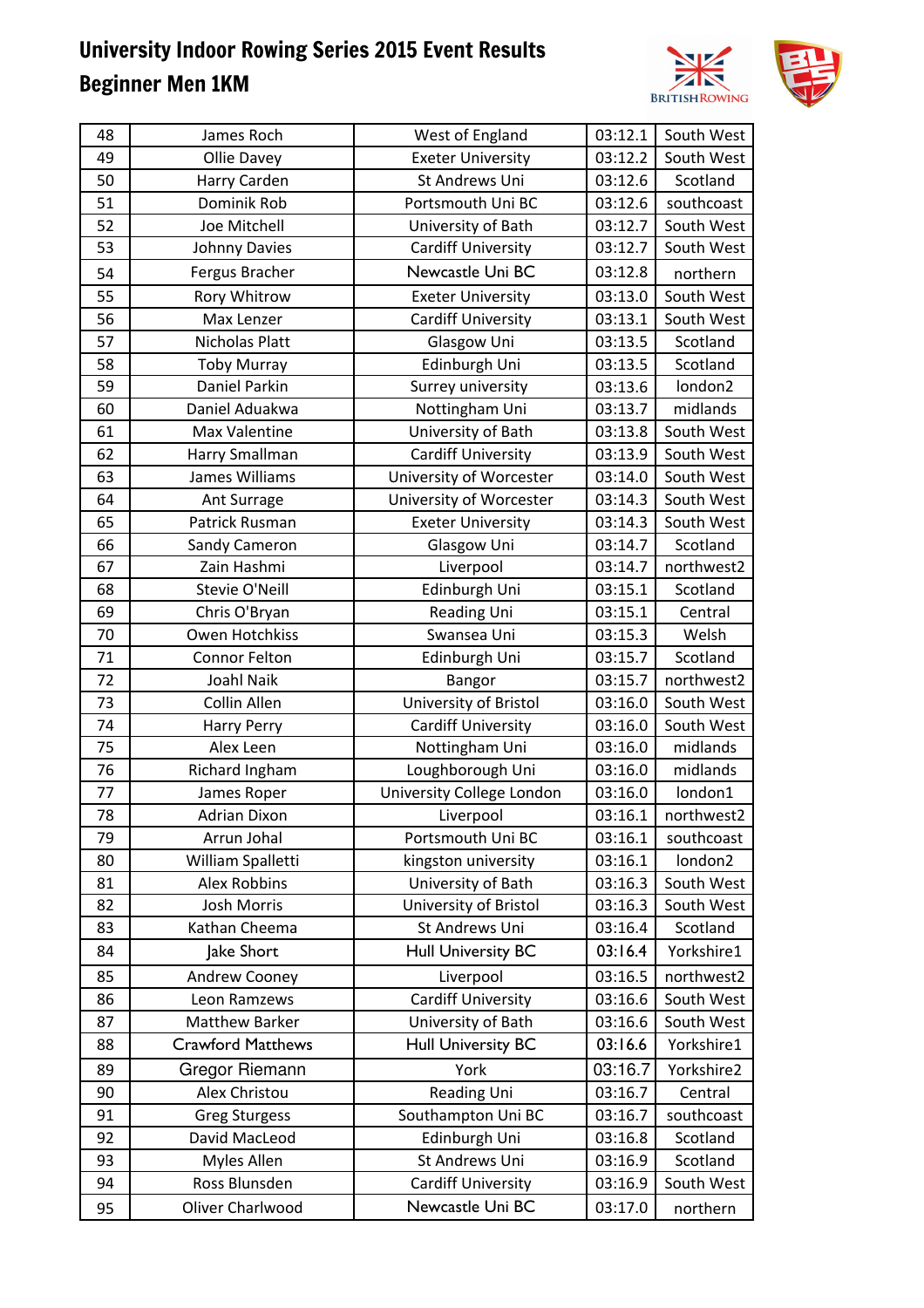

| 96  | Lynden Rickwood         | <b>Cardiff University</b>          | 03:17.1 | South West     |
|-----|-------------------------|------------------------------------|---------|----------------|
| 97  | Tim Behrman             | Nottingham Uni                     | 03:17.1 | midlands       |
| 98  | <b>Martin Asenov</b>    | Edinburgh Uni                      | 03:17.3 | Scotland       |
| 99  | Max Allen               | Leicester Uni                      | 03:17.3 | midlands       |
| 100 | Shaun Mitchell          | University of Bath                 | 03:17.4 | South West     |
| 101 | <b>Josh Powell</b>      | University of Worcester            | 03:17.5 | South West     |
| 102 | Jonnie Gibson           | Leicester Uni                      | 03:17.5 | midlands       |
| 103 | <b>Michael Mcnamee</b>  | Queens Belfast                     | 03:17.6 | ΝI             |
| 104 | <b>Tom Norton</b>       | <b>Cardiff University</b>          | 03:17.8 | South West     |
| 105 | Tom Watkinson           | University of Bristol              | 03:17.8 | South West     |
| 106 | Callum Smith            | University of Bath                 | 03:17.9 | South West     |
| 107 | Ben Sugden              | Glasgow Uni                        | 03:18.1 | Scotland       |
| 108 | Maciej Caputa           | <b>Cardiff University</b>          | 03:18.1 | South West     |
| 109 | Sam Mason               | St Andrews Uni                     | 03:18.2 | Scotland       |
| 110 | Paul Preston            | University of Bristol              | 03:18.2 | South West     |
| 111 | Will Duncan             | Edinburgh Uni                      | 03:18.3 | Scotland       |
| 112 | <b>Tom Daniels</b>      | Liverpool                          | 03:18.3 | northwest2     |
| 113 | Luis Goncalves          | Portsmouth Uni BC                  | 03:18.3 | southcoast     |
| 114 | Jason Hurthouse         | Leicester Uni                      | 03:18.3 | midlands       |
| 115 | Mark Lennox             | Queens Belfast                     | 03:18.4 | ΝI             |
| 116 | Li Dong                 | University of Bristol              | 03:18.4 | South West     |
| 117 | Patrick Meenan          | Queens Belfast                     | 03:18.6 | N <sub>1</sub> |
| 118 | Henry Charter           | <b>Leeds Beckett University BC</b> | 03:18.6 | Yorkshire1     |
| 119 | Will Gibbs              | Edinburgh Uni                      | 03:18.7 | Scotland       |
| 120 | <b>Harrison Wicks</b>   | West of England                    | 03:18.7 | South West     |
| 121 | <b>Tom Farrance</b>     | West of England                    | 03:18.7 | South West     |
| 122 | Veborn Oftedal          | Southampton Uni BC                 | 03:18.9 | southcoast     |
| 123 | James Hinson            | York St John University BC         | 03:19.0 | Yorkshire1     |
| 124 | Jamie Brias             |                                    | 03:19.0 | southcoast     |
| 125 | John Allison            | University of Bath                 | 03:19.1 | South West     |
| 126 | Jay Cooper              | Surrey university                  | 03:19.1 | london2        |
| 127 | Florian Wenz            | University of Bristol              | 03:19.3 | South West     |
| 128 | Dominic Davidson        | Liverpool                          | 03:19.3 | northwest2     |
| 129 | <b>Thomas Drummond</b>  | Queens Belfast                     | 03:19.4 | N <sub>1</sub> |
| 130 | Lukáš Melichar          | Strathclyde Uni                    | 03:19.4 | Scotland       |
| 131 | Jordan Davies           | Derby Uni                          | 03:19.4 | midlands       |
| 132 | Johannes DeLong         | <b>Reading Uni</b>                 | 03:19.5 | Central        |
| 133 | Jamie Young             | Newcastle Uni BC                   | 03:19.5 | northern       |
| 134 | Cesar Jimenez           | Queens Belfast                     | 03:19.6 | ΝI             |
| 135 | Rowan Price             | Edinburgh Uni                      | 03:20.2 | Scotland       |
| 136 | Alex Howe               | <b>Cardiff University</b>          | 03:20.2 | South West     |
| 137 | <b>Tom Briars</b>       | Derby Uni                          | 03:20.4 | midlands       |
| 138 | Harald Christian Astrup | Strathclyde Uni                    | 03:20.6 | Scotland       |
| 139 | <b>Alex Hughes</b>      | Royal Hollaway                     | 03:20.8 | Central        |
| 140 | <b>Fraser Cameron</b>   | St Andrews Uni                     | 03:21.0 | Scotland       |
| 141 | Ero Odion Unuabona      | <b>Leeds Beckett University BC</b> | 03:21.1 | Yorkshire1     |
| 142 | Nicolas Gavrias         | <b>Reading Uni</b>                 | 03:21.1 | Central        |
| 143 | Jordan Capehorn         | West of England                    | 03:21.2 | South West     |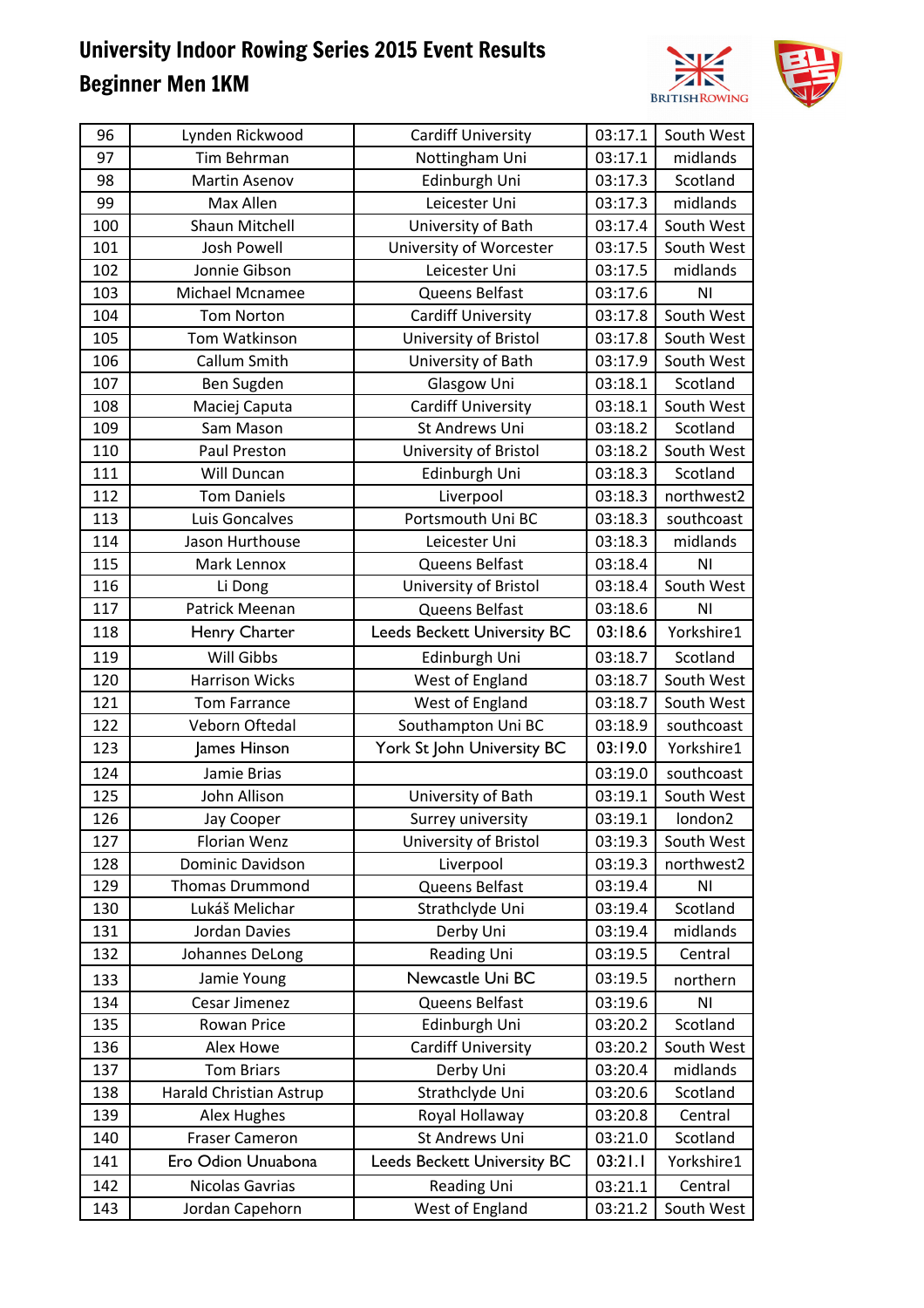

| 03:21.3<br>145<br>Jamie Ross Evans<br>University of Bath<br>South West<br>03:21.4<br>northwest2<br>146<br>Alex Brogan<br>Lancaster<br>03:21.8<br>147<br><b>Rory McGurk</b><br>University of Bath<br>South West<br>148<br>Benjamin Wright<br>Leicester Uni<br>03:21.8<br>midlands<br>Muhammad Nadeali Khan<br>03:21.9<br>149<br>Edinburgh Uni<br>Scotland<br>150<br>Surrey university<br>03:21.9<br>london2<br>Kyle Gapper<br>151<br>Dan Griffiths<br><b>Cardiff University</b><br>03:22.0<br>South West<br>152<br><b>Charlie Brabbs</b><br>03:22.0<br>York<br>Yorkshire2<br>Loughborough Uni<br>153<br>Miles Hannan<br>03:22.0<br>midlands<br>154<br>03:22.0<br>Leicester Uni<br>midlands<br>Jacob Mawson<br>155<br>Euan Smith<br>St Andrews Uni<br>03:22.2<br>Scotland<br>156<br>03:22.2<br>southcoast<br>Louis Gautier<br>Southampton Uni BC<br>157<br>Jack Kunkle<br>Southampton Uni BC<br>03:22.2<br>southcoast<br>Dave O'Rourke<br>03:22.2<br>midlands<br>158<br>Nottingham Uni<br><b>Dominic Williams</b><br>University of Bath<br>159<br>03:22.3<br>South West<br>Salford<br>03:22.3<br>160<br>Jonathan Moesbauer<br>northwest2<br>03:22.4<br>161<br>West of England<br>South West<br>Daniel Kolahi<br>162<br>West of England<br>03:22.4<br>South West<br>Olly Hampson<br>163<br>03:22.4<br>northwest2<br>Ignacio Cavanagh<br>Lancaster<br>Newcastle Uni BC<br>03:22.4<br>Oliver Henry<br>164<br>northern<br>03:22.5<br>london2<br>165<br><b>Bailey Atkinson</b><br>Surrey university<br>166<br>Edinburgh Uni<br>03:22.6<br>Scotland<br>Matt King<br>167<br>Jamie Sadler<br>03:22.6<br>University of Bath<br>South West<br>168<br><b>Cardiff University</b><br>03:22.9<br>South West<br>Joe Conroy<br>West of England<br>03:22.9<br>169<br>South West<br>Joe Hyett<br>University of Bath<br>170<br>George Smith<br>03:23.0<br>South West<br>171<br><b>Ben Price</b><br>Heriot Watt Uni<br>03:23.1<br>Scotland<br>172<br>03:23.1<br>Scotland<br>Fergus Gunn<br>Strathclyde Uni<br><b>Cardiff University</b><br>03:23.5<br>South West<br>173<br>Joseph Geagan<br>174<br>03:23.5<br>George Goucher<br>Reading Uni<br>Central<br><b>Ben McNeill</b><br>Heriot Watt Uni<br>03:23.6<br>Scotland<br>175<br>Scotland<br>Christopher Jensen<br>03:23.8<br>176<br><b>Stirling Uni</b><br>northwest2<br>177<br>Simon Clark<br>Liverpool<br>03:23.8<br>Calum MacLeod<br>Glasgow Uni<br>Scotland<br>178<br>03:23.9<br>179<br>James Kidd<br>03:23.9<br>northwest2<br>Lancaster<br>Glasgow Uni<br>George Cox<br>03:24.0<br>Scotland<br>180<br>181<br><b>Marcus Matthews</b><br>University of Bristol<br>03:24.2<br>South West<br><b>Calder Trewin Marshall</b><br>03:24.2<br>182<br>York<br>Yorkshire2<br>Ollie Small<br><b>Hull University BC</b><br>03:24.3<br>Yorkshire1<br>183<br>Paul Smith<br>03:24.3<br><b>Hull University BC</b><br>Yorkshire1<br>184<br>kingston university<br>03:24.5<br>london2<br>185<br><b>Tavez Aymer</b><br>Johan Lai<br>West of England<br>South West<br>186<br>03:24.6<br>midlands<br>187<br>Harry Questa<br>Loughborough Uni<br>03:24.7<br>midlands<br>Leicester Uni<br>188<br>Robbie Whelan<br>03:24.7<br>Scotland<br>189<br>Rowan Davis<br>Glasgow Uni<br>03:24.8<br><b>Hull University BC</b><br><b>Hanif Cawston</b><br>03:24.8<br>Yorkshire1<br>190 | 144 | Robin Seidel | <b>Hull University BC</b> | 03:21.2 | Yorkshire1 |
|------------------------------------------------------------------------------------------------------------------------------------------------------------------------------------------------------------------------------------------------------------------------------------------------------------------------------------------------------------------------------------------------------------------------------------------------------------------------------------------------------------------------------------------------------------------------------------------------------------------------------------------------------------------------------------------------------------------------------------------------------------------------------------------------------------------------------------------------------------------------------------------------------------------------------------------------------------------------------------------------------------------------------------------------------------------------------------------------------------------------------------------------------------------------------------------------------------------------------------------------------------------------------------------------------------------------------------------------------------------------------------------------------------------------------------------------------------------------------------------------------------------------------------------------------------------------------------------------------------------------------------------------------------------------------------------------------------------------------------------------------------------------------------------------------------------------------------------------------------------------------------------------------------------------------------------------------------------------------------------------------------------------------------------------------------------------------------------------------------------------------------------------------------------------------------------------------------------------------------------------------------------------------------------------------------------------------------------------------------------------------------------------------------------------------------------------------------------------------------------------------------------------------------------------------------------------------------------------------------------------------------------------------------------------------------------------------------------------------------------------------------------------------------------------------------------------------------------------------------------------------------------------------------------------------------------------------------------------------------------------------------------------------------------------------------------------------------------------------------------------------------------------------------------------------------------------------------------------------------------------------------------------------------|-----|--------------|---------------------------|---------|------------|
|                                                                                                                                                                                                                                                                                                                                                                                                                                                                                                                                                                                                                                                                                                                                                                                                                                                                                                                                                                                                                                                                                                                                                                                                                                                                                                                                                                                                                                                                                                                                                                                                                                                                                                                                                                                                                                                                                                                                                                                                                                                                                                                                                                                                                                                                                                                                                                                                                                                                                                                                                                                                                                                                                                                                                                                                                                                                                                                                                                                                                                                                                                                                                                                                                                                                                    |     |              |                           |         |            |
|                                                                                                                                                                                                                                                                                                                                                                                                                                                                                                                                                                                                                                                                                                                                                                                                                                                                                                                                                                                                                                                                                                                                                                                                                                                                                                                                                                                                                                                                                                                                                                                                                                                                                                                                                                                                                                                                                                                                                                                                                                                                                                                                                                                                                                                                                                                                                                                                                                                                                                                                                                                                                                                                                                                                                                                                                                                                                                                                                                                                                                                                                                                                                                                                                                                                                    |     |              |                           |         |            |
|                                                                                                                                                                                                                                                                                                                                                                                                                                                                                                                                                                                                                                                                                                                                                                                                                                                                                                                                                                                                                                                                                                                                                                                                                                                                                                                                                                                                                                                                                                                                                                                                                                                                                                                                                                                                                                                                                                                                                                                                                                                                                                                                                                                                                                                                                                                                                                                                                                                                                                                                                                                                                                                                                                                                                                                                                                                                                                                                                                                                                                                                                                                                                                                                                                                                                    |     |              |                           |         |            |
|                                                                                                                                                                                                                                                                                                                                                                                                                                                                                                                                                                                                                                                                                                                                                                                                                                                                                                                                                                                                                                                                                                                                                                                                                                                                                                                                                                                                                                                                                                                                                                                                                                                                                                                                                                                                                                                                                                                                                                                                                                                                                                                                                                                                                                                                                                                                                                                                                                                                                                                                                                                                                                                                                                                                                                                                                                                                                                                                                                                                                                                                                                                                                                                                                                                                                    |     |              |                           |         |            |
|                                                                                                                                                                                                                                                                                                                                                                                                                                                                                                                                                                                                                                                                                                                                                                                                                                                                                                                                                                                                                                                                                                                                                                                                                                                                                                                                                                                                                                                                                                                                                                                                                                                                                                                                                                                                                                                                                                                                                                                                                                                                                                                                                                                                                                                                                                                                                                                                                                                                                                                                                                                                                                                                                                                                                                                                                                                                                                                                                                                                                                                                                                                                                                                                                                                                                    |     |              |                           |         |            |
|                                                                                                                                                                                                                                                                                                                                                                                                                                                                                                                                                                                                                                                                                                                                                                                                                                                                                                                                                                                                                                                                                                                                                                                                                                                                                                                                                                                                                                                                                                                                                                                                                                                                                                                                                                                                                                                                                                                                                                                                                                                                                                                                                                                                                                                                                                                                                                                                                                                                                                                                                                                                                                                                                                                                                                                                                                                                                                                                                                                                                                                                                                                                                                                                                                                                                    |     |              |                           |         |            |
|                                                                                                                                                                                                                                                                                                                                                                                                                                                                                                                                                                                                                                                                                                                                                                                                                                                                                                                                                                                                                                                                                                                                                                                                                                                                                                                                                                                                                                                                                                                                                                                                                                                                                                                                                                                                                                                                                                                                                                                                                                                                                                                                                                                                                                                                                                                                                                                                                                                                                                                                                                                                                                                                                                                                                                                                                                                                                                                                                                                                                                                                                                                                                                                                                                                                                    |     |              |                           |         |            |
|                                                                                                                                                                                                                                                                                                                                                                                                                                                                                                                                                                                                                                                                                                                                                                                                                                                                                                                                                                                                                                                                                                                                                                                                                                                                                                                                                                                                                                                                                                                                                                                                                                                                                                                                                                                                                                                                                                                                                                                                                                                                                                                                                                                                                                                                                                                                                                                                                                                                                                                                                                                                                                                                                                                                                                                                                                                                                                                                                                                                                                                                                                                                                                                                                                                                                    |     |              |                           |         |            |
|                                                                                                                                                                                                                                                                                                                                                                                                                                                                                                                                                                                                                                                                                                                                                                                                                                                                                                                                                                                                                                                                                                                                                                                                                                                                                                                                                                                                                                                                                                                                                                                                                                                                                                                                                                                                                                                                                                                                                                                                                                                                                                                                                                                                                                                                                                                                                                                                                                                                                                                                                                                                                                                                                                                                                                                                                                                                                                                                                                                                                                                                                                                                                                                                                                                                                    |     |              |                           |         |            |
|                                                                                                                                                                                                                                                                                                                                                                                                                                                                                                                                                                                                                                                                                                                                                                                                                                                                                                                                                                                                                                                                                                                                                                                                                                                                                                                                                                                                                                                                                                                                                                                                                                                                                                                                                                                                                                                                                                                                                                                                                                                                                                                                                                                                                                                                                                                                                                                                                                                                                                                                                                                                                                                                                                                                                                                                                                                                                                                                                                                                                                                                                                                                                                                                                                                                                    |     |              |                           |         |            |
|                                                                                                                                                                                                                                                                                                                                                                                                                                                                                                                                                                                                                                                                                                                                                                                                                                                                                                                                                                                                                                                                                                                                                                                                                                                                                                                                                                                                                                                                                                                                                                                                                                                                                                                                                                                                                                                                                                                                                                                                                                                                                                                                                                                                                                                                                                                                                                                                                                                                                                                                                                                                                                                                                                                                                                                                                                                                                                                                                                                                                                                                                                                                                                                                                                                                                    |     |              |                           |         |            |
|                                                                                                                                                                                                                                                                                                                                                                                                                                                                                                                                                                                                                                                                                                                                                                                                                                                                                                                                                                                                                                                                                                                                                                                                                                                                                                                                                                                                                                                                                                                                                                                                                                                                                                                                                                                                                                                                                                                                                                                                                                                                                                                                                                                                                                                                                                                                                                                                                                                                                                                                                                                                                                                                                                                                                                                                                                                                                                                                                                                                                                                                                                                                                                                                                                                                                    |     |              |                           |         |            |
|                                                                                                                                                                                                                                                                                                                                                                                                                                                                                                                                                                                                                                                                                                                                                                                                                                                                                                                                                                                                                                                                                                                                                                                                                                                                                                                                                                                                                                                                                                                                                                                                                                                                                                                                                                                                                                                                                                                                                                                                                                                                                                                                                                                                                                                                                                                                                                                                                                                                                                                                                                                                                                                                                                                                                                                                                                                                                                                                                                                                                                                                                                                                                                                                                                                                                    |     |              |                           |         |            |
|                                                                                                                                                                                                                                                                                                                                                                                                                                                                                                                                                                                                                                                                                                                                                                                                                                                                                                                                                                                                                                                                                                                                                                                                                                                                                                                                                                                                                                                                                                                                                                                                                                                                                                                                                                                                                                                                                                                                                                                                                                                                                                                                                                                                                                                                                                                                                                                                                                                                                                                                                                                                                                                                                                                                                                                                                                                                                                                                                                                                                                                                                                                                                                                                                                                                                    |     |              |                           |         |            |
|                                                                                                                                                                                                                                                                                                                                                                                                                                                                                                                                                                                                                                                                                                                                                                                                                                                                                                                                                                                                                                                                                                                                                                                                                                                                                                                                                                                                                                                                                                                                                                                                                                                                                                                                                                                                                                                                                                                                                                                                                                                                                                                                                                                                                                                                                                                                                                                                                                                                                                                                                                                                                                                                                                                                                                                                                                                                                                                                                                                                                                                                                                                                                                                                                                                                                    |     |              |                           |         |            |
|                                                                                                                                                                                                                                                                                                                                                                                                                                                                                                                                                                                                                                                                                                                                                                                                                                                                                                                                                                                                                                                                                                                                                                                                                                                                                                                                                                                                                                                                                                                                                                                                                                                                                                                                                                                                                                                                                                                                                                                                                                                                                                                                                                                                                                                                                                                                                                                                                                                                                                                                                                                                                                                                                                                                                                                                                                                                                                                                                                                                                                                                                                                                                                                                                                                                                    |     |              |                           |         |            |
|                                                                                                                                                                                                                                                                                                                                                                                                                                                                                                                                                                                                                                                                                                                                                                                                                                                                                                                                                                                                                                                                                                                                                                                                                                                                                                                                                                                                                                                                                                                                                                                                                                                                                                                                                                                                                                                                                                                                                                                                                                                                                                                                                                                                                                                                                                                                                                                                                                                                                                                                                                                                                                                                                                                                                                                                                                                                                                                                                                                                                                                                                                                                                                                                                                                                                    |     |              |                           |         |            |
|                                                                                                                                                                                                                                                                                                                                                                                                                                                                                                                                                                                                                                                                                                                                                                                                                                                                                                                                                                                                                                                                                                                                                                                                                                                                                                                                                                                                                                                                                                                                                                                                                                                                                                                                                                                                                                                                                                                                                                                                                                                                                                                                                                                                                                                                                                                                                                                                                                                                                                                                                                                                                                                                                                                                                                                                                                                                                                                                                                                                                                                                                                                                                                                                                                                                                    |     |              |                           |         |            |
|                                                                                                                                                                                                                                                                                                                                                                                                                                                                                                                                                                                                                                                                                                                                                                                                                                                                                                                                                                                                                                                                                                                                                                                                                                                                                                                                                                                                                                                                                                                                                                                                                                                                                                                                                                                                                                                                                                                                                                                                                                                                                                                                                                                                                                                                                                                                                                                                                                                                                                                                                                                                                                                                                                                                                                                                                                                                                                                                                                                                                                                                                                                                                                                                                                                                                    |     |              |                           |         |            |
|                                                                                                                                                                                                                                                                                                                                                                                                                                                                                                                                                                                                                                                                                                                                                                                                                                                                                                                                                                                                                                                                                                                                                                                                                                                                                                                                                                                                                                                                                                                                                                                                                                                                                                                                                                                                                                                                                                                                                                                                                                                                                                                                                                                                                                                                                                                                                                                                                                                                                                                                                                                                                                                                                                                                                                                                                                                                                                                                                                                                                                                                                                                                                                                                                                                                                    |     |              |                           |         |            |
|                                                                                                                                                                                                                                                                                                                                                                                                                                                                                                                                                                                                                                                                                                                                                                                                                                                                                                                                                                                                                                                                                                                                                                                                                                                                                                                                                                                                                                                                                                                                                                                                                                                                                                                                                                                                                                                                                                                                                                                                                                                                                                                                                                                                                                                                                                                                                                                                                                                                                                                                                                                                                                                                                                                                                                                                                                                                                                                                                                                                                                                                                                                                                                                                                                                                                    |     |              |                           |         |            |
|                                                                                                                                                                                                                                                                                                                                                                                                                                                                                                                                                                                                                                                                                                                                                                                                                                                                                                                                                                                                                                                                                                                                                                                                                                                                                                                                                                                                                                                                                                                                                                                                                                                                                                                                                                                                                                                                                                                                                                                                                                                                                                                                                                                                                                                                                                                                                                                                                                                                                                                                                                                                                                                                                                                                                                                                                                                                                                                                                                                                                                                                                                                                                                                                                                                                                    |     |              |                           |         |            |
|                                                                                                                                                                                                                                                                                                                                                                                                                                                                                                                                                                                                                                                                                                                                                                                                                                                                                                                                                                                                                                                                                                                                                                                                                                                                                                                                                                                                                                                                                                                                                                                                                                                                                                                                                                                                                                                                                                                                                                                                                                                                                                                                                                                                                                                                                                                                                                                                                                                                                                                                                                                                                                                                                                                                                                                                                                                                                                                                                                                                                                                                                                                                                                                                                                                                                    |     |              |                           |         |            |
|                                                                                                                                                                                                                                                                                                                                                                                                                                                                                                                                                                                                                                                                                                                                                                                                                                                                                                                                                                                                                                                                                                                                                                                                                                                                                                                                                                                                                                                                                                                                                                                                                                                                                                                                                                                                                                                                                                                                                                                                                                                                                                                                                                                                                                                                                                                                                                                                                                                                                                                                                                                                                                                                                                                                                                                                                                                                                                                                                                                                                                                                                                                                                                                                                                                                                    |     |              |                           |         |            |
|                                                                                                                                                                                                                                                                                                                                                                                                                                                                                                                                                                                                                                                                                                                                                                                                                                                                                                                                                                                                                                                                                                                                                                                                                                                                                                                                                                                                                                                                                                                                                                                                                                                                                                                                                                                                                                                                                                                                                                                                                                                                                                                                                                                                                                                                                                                                                                                                                                                                                                                                                                                                                                                                                                                                                                                                                                                                                                                                                                                                                                                                                                                                                                                                                                                                                    |     |              |                           |         |            |
|                                                                                                                                                                                                                                                                                                                                                                                                                                                                                                                                                                                                                                                                                                                                                                                                                                                                                                                                                                                                                                                                                                                                                                                                                                                                                                                                                                                                                                                                                                                                                                                                                                                                                                                                                                                                                                                                                                                                                                                                                                                                                                                                                                                                                                                                                                                                                                                                                                                                                                                                                                                                                                                                                                                                                                                                                                                                                                                                                                                                                                                                                                                                                                                                                                                                                    |     |              |                           |         |            |
|                                                                                                                                                                                                                                                                                                                                                                                                                                                                                                                                                                                                                                                                                                                                                                                                                                                                                                                                                                                                                                                                                                                                                                                                                                                                                                                                                                                                                                                                                                                                                                                                                                                                                                                                                                                                                                                                                                                                                                                                                                                                                                                                                                                                                                                                                                                                                                                                                                                                                                                                                                                                                                                                                                                                                                                                                                                                                                                                                                                                                                                                                                                                                                                                                                                                                    |     |              |                           |         |            |
|                                                                                                                                                                                                                                                                                                                                                                                                                                                                                                                                                                                                                                                                                                                                                                                                                                                                                                                                                                                                                                                                                                                                                                                                                                                                                                                                                                                                                                                                                                                                                                                                                                                                                                                                                                                                                                                                                                                                                                                                                                                                                                                                                                                                                                                                                                                                                                                                                                                                                                                                                                                                                                                                                                                                                                                                                                                                                                                                                                                                                                                                                                                                                                                                                                                                                    |     |              |                           |         |            |
|                                                                                                                                                                                                                                                                                                                                                                                                                                                                                                                                                                                                                                                                                                                                                                                                                                                                                                                                                                                                                                                                                                                                                                                                                                                                                                                                                                                                                                                                                                                                                                                                                                                                                                                                                                                                                                                                                                                                                                                                                                                                                                                                                                                                                                                                                                                                                                                                                                                                                                                                                                                                                                                                                                                                                                                                                                                                                                                                                                                                                                                                                                                                                                                                                                                                                    |     |              |                           |         |            |
|                                                                                                                                                                                                                                                                                                                                                                                                                                                                                                                                                                                                                                                                                                                                                                                                                                                                                                                                                                                                                                                                                                                                                                                                                                                                                                                                                                                                                                                                                                                                                                                                                                                                                                                                                                                                                                                                                                                                                                                                                                                                                                                                                                                                                                                                                                                                                                                                                                                                                                                                                                                                                                                                                                                                                                                                                                                                                                                                                                                                                                                                                                                                                                                                                                                                                    |     |              |                           |         |            |
|                                                                                                                                                                                                                                                                                                                                                                                                                                                                                                                                                                                                                                                                                                                                                                                                                                                                                                                                                                                                                                                                                                                                                                                                                                                                                                                                                                                                                                                                                                                                                                                                                                                                                                                                                                                                                                                                                                                                                                                                                                                                                                                                                                                                                                                                                                                                                                                                                                                                                                                                                                                                                                                                                                                                                                                                                                                                                                                                                                                                                                                                                                                                                                                                                                                                                    |     |              |                           |         |            |
|                                                                                                                                                                                                                                                                                                                                                                                                                                                                                                                                                                                                                                                                                                                                                                                                                                                                                                                                                                                                                                                                                                                                                                                                                                                                                                                                                                                                                                                                                                                                                                                                                                                                                                                                                                                                                                                                                                                                                                                                                                                                                                                                                                                                                                                                                                                                                                                                                                                                                                                                                                                                                                                                                                                                                                                                                                                                                                                                                                                                                                                                                                                                                                                                                                                                                    |     |              |                           |         |            |
|                                                                                                                                                                                                                                                                                                                                                                                                                                                                                                                                                                                                                                                                                                                                                                                                                                                                                                                                                                                                                                                                                                                                                                                                                                                                                                                                                                                                                                                                                                                                                                                                                                                                                                                                                                                                                                                                                                                                                                                                                                                                                                                                                                                                                                                                                                                                                                                                                                                                                                                                                                                                                                                                                                                                                                                                                                                                                                                                                                                                                                                                                                                                                                                                                                                                                    |     |              |                           |         |            |
|                                                                                                                                                                                                                                                                                                                                                                                                                                                                                                                                                                                                                                                                                                                                                                                                                                                                                                                                                                                                                                                                                                                                                                                                                                                                                                                                                                                                                                                                                                                                                                                                                                                                                                                                                                                                                                                                                                                                                                                                                                                                                                                                                                                                                                                                                                                                                                                                                                                                                                                                                                                                                                                                                                                                                                                                                                                                                                                                                                                                                                                                                                                                                                                                                                                                                    |     |              |                           |         |            |
|                                                                                                                                                                                                                                                                                                                                                                                                                                                                                                                                                                                                                                                                                                                                                                                                                                                                                                                                                                                                                                                                                                                                                                                                                                                                                                                                                                                                                                                                                                                                                                                                                                                                                                                                                                                                                                                                                                                                                                                                                                                                                                                                                                                                                                                                                                                                                                                                                                                                                                                                                                                                                                                                                                                                                                                                                                                                                                                                                                                                                                                                                                                                                                                                                                                                                    |     |              |                           |         |            |
|                                                                                                                                                                                                                                                                                                                                                                                                                                                                                                                                                                                                                                                                                                                                                                                                                                                                                                                                                                                                                                                                                                                                                                                                                                                                                                                                                                                                                                                                                                                                                                                                                                                                                                                                                                                                                                                                                                                                                                                                                                                                                                                                                                                                                                                                                                                                                                                                                                                                                                                                                                                                                                                                                                                                                                                                                                                                                                                                                                                                                                                                                                                                                                                                                                                                                    |     |              |                           |         |            |
|                                                                                                                                                                                                                                                                                                                                                                                                                                                                                                                                                                                                                                                                                                                                                                                                                                                                                                                                                                                                                                                                                                                                                                                                                                                                                                                                                                                                                                                                                                                                                                                                                                                                                                                                                                                                                                                                                                                                                                                                                                                                                                                                                                                                                                                                                                                                                                                                                                                                                                                                                                                                                                                                                                                                                                                                                                                                                                                                                                                                                                                                                                                                                                                                                                                                                    |     |              |                           |         |            |
|                                                                                                                                                                                                                                                                                                                                                                                                                                                                                                                                                                                                                                                                                                                                                                                                                                                                                                                                                                                                                                                                                                                                                                                                                                                                                                                                                                                                                                                                                                                                                                                                                                                                                                                                                                                                                                                                                                                                                                                                                                                                                                                                                                                                                                                                                                                                                                                                                                                                                                                                                                                                                                                                                                                                                                                                                                                                                                                                                                                                                                                                                                                                                                                                                                                                                    |     |              |                           |         |            |
|                                                                                                                                                                                                                                                                                                                                                                                                                                                                                                                                                                                                                                                                                                                                                                                                                                                                                                                                                                                                                                                                                                                                                                                                                                                                                                                                                                                                                                                                                                                                                                                                                                                                                                                                                                                                                                                                                                                                                                                                                                                                                                                                                                                                                                                                                                                                                                                                                                                                                                                                                                                                                                                                                                                                                                                                                                                                                                                                                                                                                                                                                                                                                                                                                                                                                    |     |              |                           |         |            |
|                                                                                                                                                                                                                                                                                                                                                                                                                                                                                                                                                                                                                                                                                                                                                                                                                                                                                                                                                                                                                                                                                                                                                                                                                                                                                                                                                                                                                                                                                                                                                                                                                                                                                                                                                                                                                                                                                                                                                                                                                                                                                                                                                                                                                                                                                                                                                                                                                                                                                                                                                                                                                                                                                                                                                                                                                                                                                                                                                                                                                                                                                                                                                                                                                                                                                    |     |              |                           |         |            |
|                                                                                                                                                                                                                                                                                                                                                                                                                                                                                                                                                                                                                                                                                                                                                                                                                                                                                                                                                                                                                                                                                                                                                                                                                                                                                                                                                                                                                                                                                                                                                                                                                                                                                                                                                                                                                                                                                                                                                                                                                                                                                                                                                                                                                                                                                                                                                                                                                                                                                                                                                                                                                                                                                                                                                                                                                                                                                                                                                                                                                                                                                                                                                                                                                                                                                    |     |              |                           |         |            |
|                                                                                                                                                                                                                                                                                                                                                                                                                                                                                                                                                                                                                                                                                                                                                                                                                                                                                                                                                                                                                                                                                                                                                                                                                                                                                                                                                                                                                                                                                                                                                                                                                                                                                                                                                                                                                                                                                                                                                                                                                                                                                                                                                                                                                                                                                                                                                                                                                                                                                                                                                                                                                                                                                                                                                                                                                                                                                                                                                                                                                                                                                                                                                                                                                                                                                    |     |              |                           |         |            |
|                                                                                                                                                                                                                                                                                                                                                                                                                                                                                                                                                                                                                                                                                                                                                                                                                                                                                                                                                                                                                                                                                                                                                                                                                                                                                                                                                                                                                                                                                                                                                                                                                                                                                                                                                                                                                                                                                                                                                                                                                                                                                                                                                                                                                                                                                                                                                                                                                                                                                                                                                                                                                                                                                                                                                                                                                                                                                                                                                                                                                                                                                                                                                                                                                                                                                    |     |              |                           |         |            |
|                                                                                                                                                                                                                                                                                                                                                                                                                                                                                                                                                                                                                                                                                                                                                                                                                                                                                                                                                                                                                                                                                                                                                                                                                                                                                                                                                                                                                                                                                                                                                                                                                                                                                                                                                                                                                                                                                                                                                                                                                                                                                                                                                                                                                                                                                                                                                                                                                                                                                                                                                                                                                                                                                                                                                                                                                                                                                                                                                                                                                                                                                                                                                                                                                                                                                    |     |              |                           |         |            |
|                                                                                                                                                                                                                                                                                                                                                                                                                                                                                                                                                                                                                                                                                                                                                                                                                                                                                                                                                                                                                                                                                                                                                                                                                                                                                                                                                                                                                                                                                                                                                                                                                                                                                                                                                                                                                                                                                                                                                                                                                                                                                                                                                                                                                                                                                                                                                                                                                                                                                                                                                                                                                                                                                                                                                                                                                                                                                                                                                                                                                                                                                                                                                                                                                                                                                    |     |              |                           |         |            |
|                                                                                                                                                                                                                                                                                                                                                                                                                                                                                                                                                                                                                                                                                                                                                                                                                                                                                                                                                                                                                                                                                                                                                                                                                                                                                                                                                                                                                                                                                                                                                                                                                                                                                                                                                                                                                                                                                                                                                                                                                                                                                                                                                                                                                                                                                                                                                                                                                                                                                                                                                                                                                                                                                                                                                                                                                                                                                                                                                                                                                                                                                                                                                                                                                                                                                    |     |              |                           |         |            |
|                                                                                                                                                                                                                                                                                                                                                                                                                                                                                                                                                                                                                                                                                                                                                                                                                                                                                                                                                                                                                                                                                                                                                                                                                                                                                                                                                                                                                                                                                                                                                                                                                                                                                                                                                                                                                                                                                                                                                                                                                                                                                                                                                                                                                                                                                                                                                                                                                                                                                                                                                                                                                                                                                                                                                                                                                                                                                                                                                                                                                                                                                                                                                                                                                                                                                    | 191 | James Marks  | Leicester Uni             | 03:24.8 | midlands   |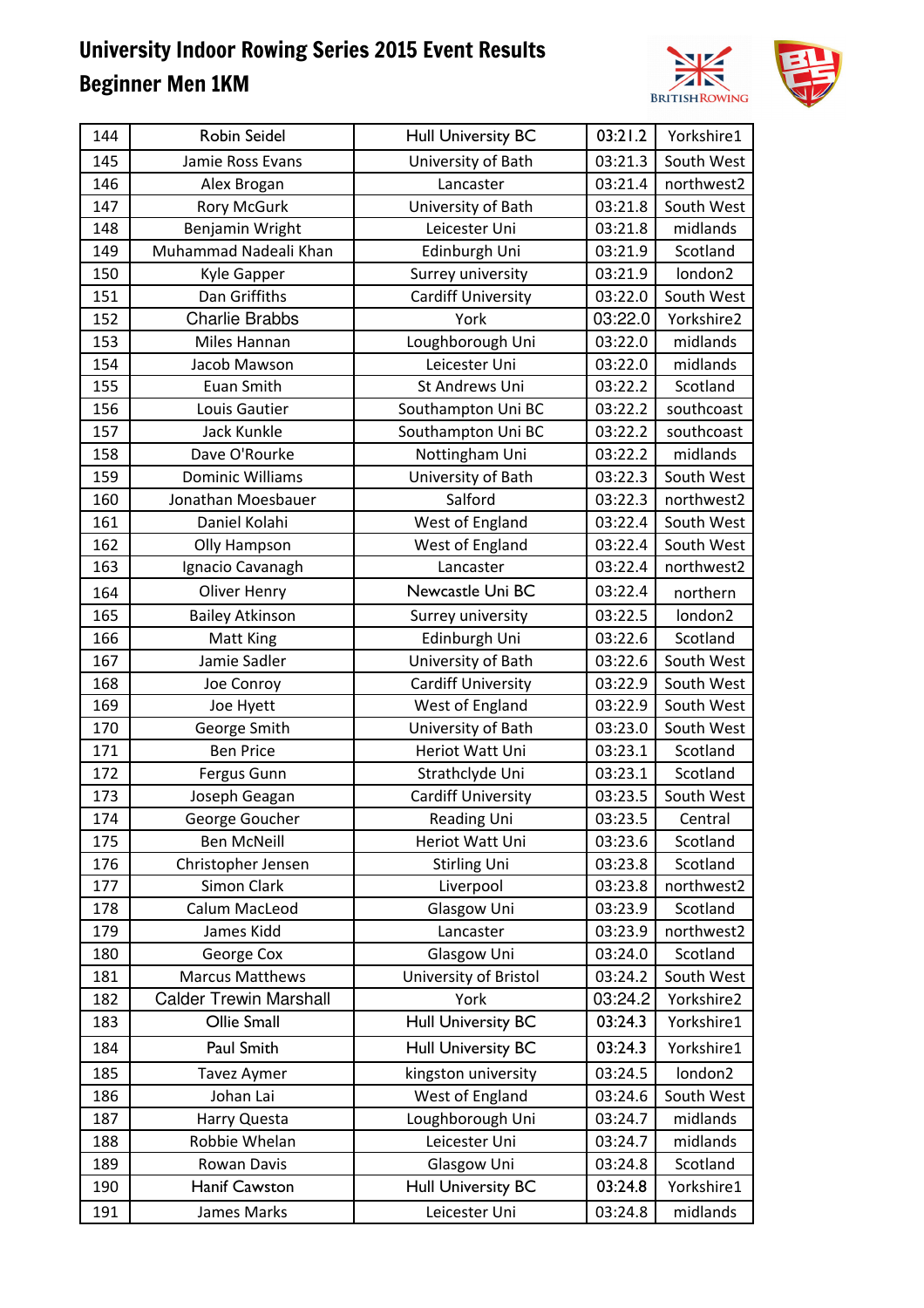

| 192 | Andrew Stevenson           | Surrey university         | 03:25.0 | london2    |
|-----|----------------------------|---------------------------|---------|------------|
| 193 | Andy Graham                | Edinburgh Uni             | 03:25.2 | Scotland   |
| 194 | James Rainsford            | University of Bath        | 03:25.2 | South West |
| 195 | Sam Hine                   | Nottingham Uni            | 03:25.2 | midlands   |
| 196 | <b>Jack Clark</b>          | Swansea Uni               | 03:25.2 | Welsh      |
| 197 | James Brandon              | Nottingham Trent Uni      | 03:25.4 | midlands   |
| 198 | <b>Rory Towler</b>         | Lancaster                 | 03:25.5 | northwest2 |
| 199 | James McCarthy             | Swansea Uni               | 03:25.5 | Welsh      |
| 200 | Fraser Johnston            | <b>Stirling Uni</b>       | 03:25.7 | Scotland   |
| 201 | Will Robson                | Leicester Uni             | 03:26.0 | midlands   |
| 202 | Joe Meese                  | University of Bath        | 03:26.1 | South West |
| 203 | <b>Daniel Gooding</b>      | University of Bath        | 03:26.3 | South West |
| 204 | Joe Lynch                  | Leicester Uni             | 03:26.3 | midlands   |
| 205 | Julian Kridl               | University of Bath        | 03:26.4 | South West |
| 206 | Adrian Jonas               | Edinburgh Uni             | 03:26.5 | Scotland   |
| 207 | Joe Abbott                 | <b>Cardiff University</b> | 03:26.5 | South West |
| 208 | Oliver Cann                | West of England           | 03:26.6 | South West |
| 209 | <b>Courtney Green</b>      | Portsmouth Uni BC         | 03:26.6 | southcoast |
| 210 | Davyd Tamarvoz             | University of Bath        | 03:26.8 | South West |
| 211 | Rory Crispin               | Nottingham Uni            | 03:26.8 | midlands   |
| 212 | Rob Simpson                | York                      | 03:27.1 | Yorkshire2 |
| 213 | Art Koci                   | York                      | 03:27.1 | Yorkshire2 |
| 214 | Keir Vogl                  | Leicester Uni             | 03:27.2 | midlands   |
| 215 | Matthew Robinson           | Liverpool                 | 03:27.3 | northwest2 |
| 216 | James Hennessey            | Salford                   | 03:27.3 | northwest2 |
| 217 | David De Angelis           | <b>Stirling Uni</b>       | 03:27.4 | Scotland   |
| 218 | George Hopkins             | Keele Uni                 | 03:27.4 | northwest1 |
| 219 | Kipras Adomatis            | Nottingham Trent Uni      | 03:27.6 | midlands   |
| 220 | Niall Wood                 | Derby Uni                 | 03:27.6 | midlands   |
| 221 | Alexander Liddington       | Newcastle Uni BC          | 03:27.6 | northern   |
| 222 | <b>Matthew Elliot</b>      | Queens Belfast            | 03:27.7 | ΝI         |
| 223 | Jack Knight-Owen           | Queens Belfast            | 03:27.7 | ΝI         |
| 224 | <b>Tom Short</b>           | Lancaster                 | 03:27.7 | northwest2 |
| 225 | <b>Adam Rowling</b>        | Teeside Uni BC            | 03:27.7 | northern   |
| 226 | <b>Oliver McKenzie</b>     | Glasgow Uni               | 03:27.8 | Scotland   |
| 227 | Chris Cochrane             | Strathclyde Uni           | 03:27.8 | Scotland   |
| 228 | <b>Patrick Sweeney</b>     | Lancaster                 | 03:27.8 | northwest2 |
| 229 | Harry Coreth               | Nottingham Trent Uni      | 03:27.9 | midlands   |
| 230 | Callum Campbell            | Glasgow Uni               | 03:28.0 | Scotland   |
| 231 | <b>Tom Millington</b>      | Derby Uni                 | 03:28.0 | midlands   |
| 232 | Ollie Colville             | Newcastle Uni BC          | 03:28.0 | northern   |
| 233 | Jago Reeves                | University of Bristol     | 03:28.3 | South West |
| 234 | Danny Watson               | <b>Reading Uni</b>        | 03:28.3 | Central    |
| 235 | Vinicius Gomes da Silveira | East London               | 03:28.3 | Central    |
| 236 | Hamish Rae                 | Lancaster                 | 03:28.4 | northwest2 |
| 237 | Anthony O'Brien            | Leicester Uni             | 03:28.5 | midlands   |
| 238 | Ciaran Foster              | Queens Belfast            | 03:28.7 | ΝI         |
| 239 | Hamish Johnson             | Lancaster                 | 03:28.8 | northwest2 |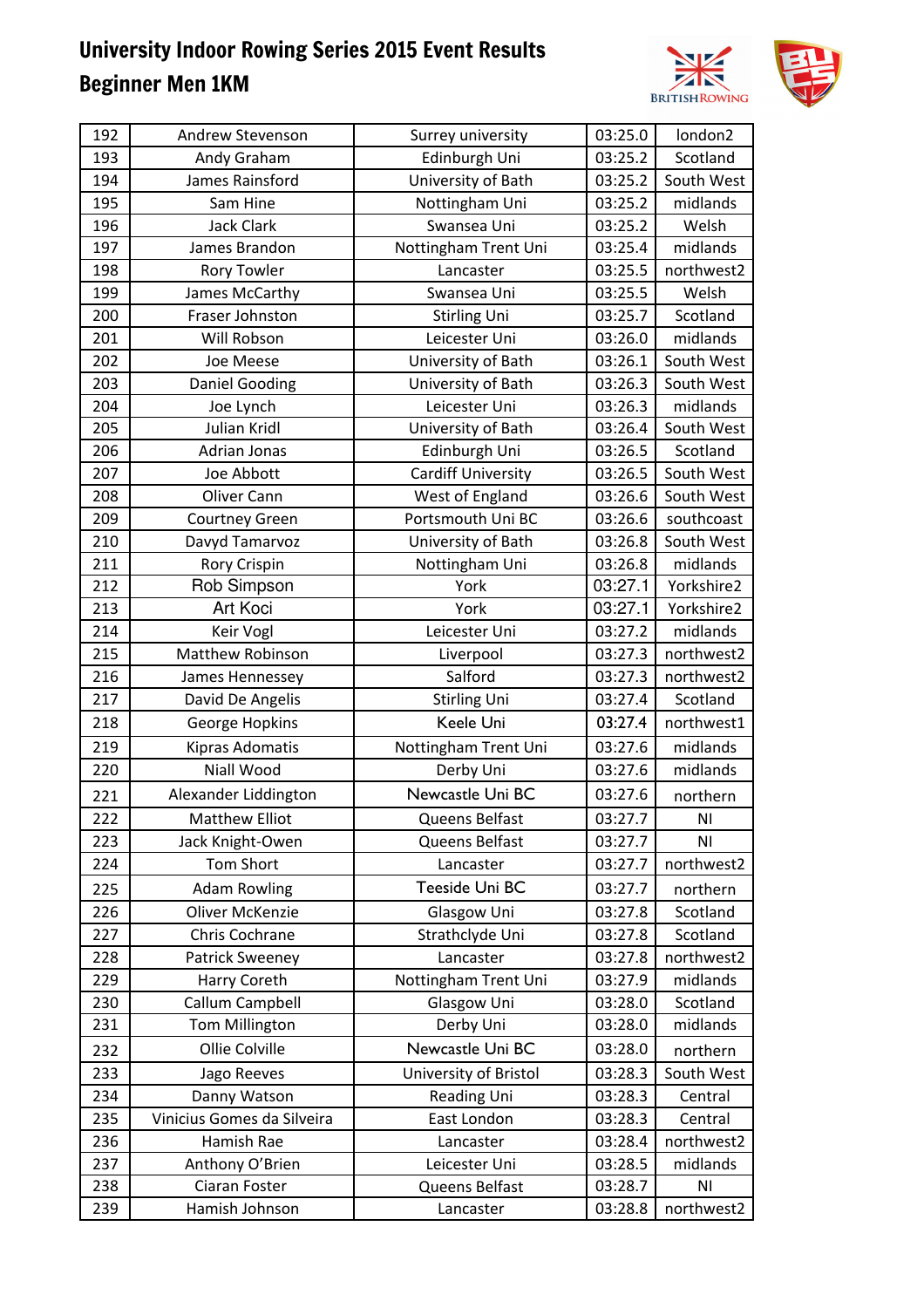

| 240 | Alex Mead             | University of Bath                 | 03:28.9 | South West |
|-----|-----------------------|------------------------------------|---------|------------|
| 241 | Carlos Navarro        | West of England                    | 03:28.9 | South West |
| 242 | Alexander Smith       | University College London          | 03:29.0 | london1    |
| 243 | Jack Woods            | Lancaster                          | 03:29.0 | northwest2 |
| 244 | Tom Brooke            | Surrey university                  | 03:29.0 | london2    |
| 245 | <b>Tom Hutton</b>     | Liverpool                          | 03:29.1 | northwest2 |
| 246 | Sam Rogers            | Strathclyde Uni                    | 03:29.2 | Scotland   |
| 247 | Kieran Kay            | Glasgow Uni                        | 03:29.2 | Scotland   |
| 248 | <b>Matthew Batten</b> | Newcastle Uni BC                   | 03:29.2 | northern   |
| 249 | Ciaran Cassidy        | Newcastle Uni BC                   | 03:29.3 | northern   |
| 250 | Sebastian Angwin      | Bangor                             | 03:29.4 | northwest2 |
| 251 | Angus Collie          | University of Bristol              | 03:29.5 | South West |
| 252 | Jacob Long            | <b>Hull University BC</b>          | 03:29.7 | Yorkshire1 |
| 253 | Joseph McGinty        | Heriot Watt Uni                    | 03:29.8 | Scotland   |
| 254 | Joe Hancox            | Liverpool                          | 03:29.8 | northwest2 |
| 255 | Victor Meij           | East London                        | 03:29.9 | Central    |
| 256 | Lyas Bektasoglu       | Queens Belfast                     | 03:30.0 | ΝI         |
| 257 | Andrew Hutcheson      | <b>Stirling Uni</b>                | 03:30.0 | Scotland   |
| 258 | Angus Morgan          | Nottingham Uni                     | 03:30.0 | midlands   |
| 259 | Ayush Singh           | University College London          | 03:30.0 | london1    |
| 260 | <b>Euan Birse</b>     | Strathclyde Uni                    | 03:30.1 | Scotland   |
| 261 | <b>Ben Murcott</b>    | York                               | 03:30.1 | Yorkshire2 |
| 262 | Jack Bewsey           | University of Bath                 | 03:30.3 | South West |
| 263 | Sam Grimes            | University of Worcester            | 03:30.3 | South West |
| 264 | Sam Daley             | University of Bristol              | 03:30.4 | South West |
| 265 | Christian Carty       | Teeside Uni BC                     | 03:30.6 | northern   |
| 266 | Abe Warraich          | University of Bristol              | 03:30.7 | South West |
| 267 | Jan-Oliver Distler    | Lancaster                          | 03:30.9 | northwest2 |
| 268 | Sam Hore              | University of Bath                 | 03:31.0 | South West |
| 269 | Philip Bruckner       | University College London          | 03:31.0 | london1    |
| 270 | <b>Yosef Gleit</b>    | University College London          | 03:31.0 | london1    |
| 271 | <b>Tom Gerald</b>     | University College London          | 03:31.0 | london1    |
| 272 | Greg Chapman          | University of Bath                 | 03:31.1 | South West |
| 273 | Luc Spannagel         | University of Bristol              | 03:31.2 | South West |
| 274 | Will Broughton        | University of Bath                 | 03:31.2 | South West |
| 275 | <b>Tom Maddison</b>   | Leicester Uni                      | 03:31.2 | midlands   |
| 276 | <b>Bastian Geiger</b> | St Andrews Uni                     | 03:31.3 | Scotland   |
| 277 | Will Pickerin         | Keele Uni                          | 03:31.4 | northwest1 |
| 278 | Albie Baker-Smith     | University of Bristol              | 03:31.5 | South West |
| 279 | <b>Alfred Gherson</b> | York                               | 03:31.5 | Yorkshire2 |
| 280 | Daniel Godson         | Liverpool                          | 03:31.5 | northwest2 |
| 281 | Jean-Louis Plaatjies  | <b>Hull University BC</b>          | 03:31.6 | Yorkshire1 |
| 282 | <b>Alex Veck</b>      | Surrey university                  | 03:31.6 | london2    |
| 283 | Daniel Watt           | Uni of Gloucestershire             | 03:31.7 | Welsh      |
| 284 | Mir Patel             | <b>Leeds Beckett University BC</b> | 03:31.8 | Yorkshire1 |
| 285 | Freddie Lawrence      | Lancaster                          | 03:31.8 | northwest2 |
| 286 | Aaron Fernandez       | University College London          | 03:32.0 | london1    |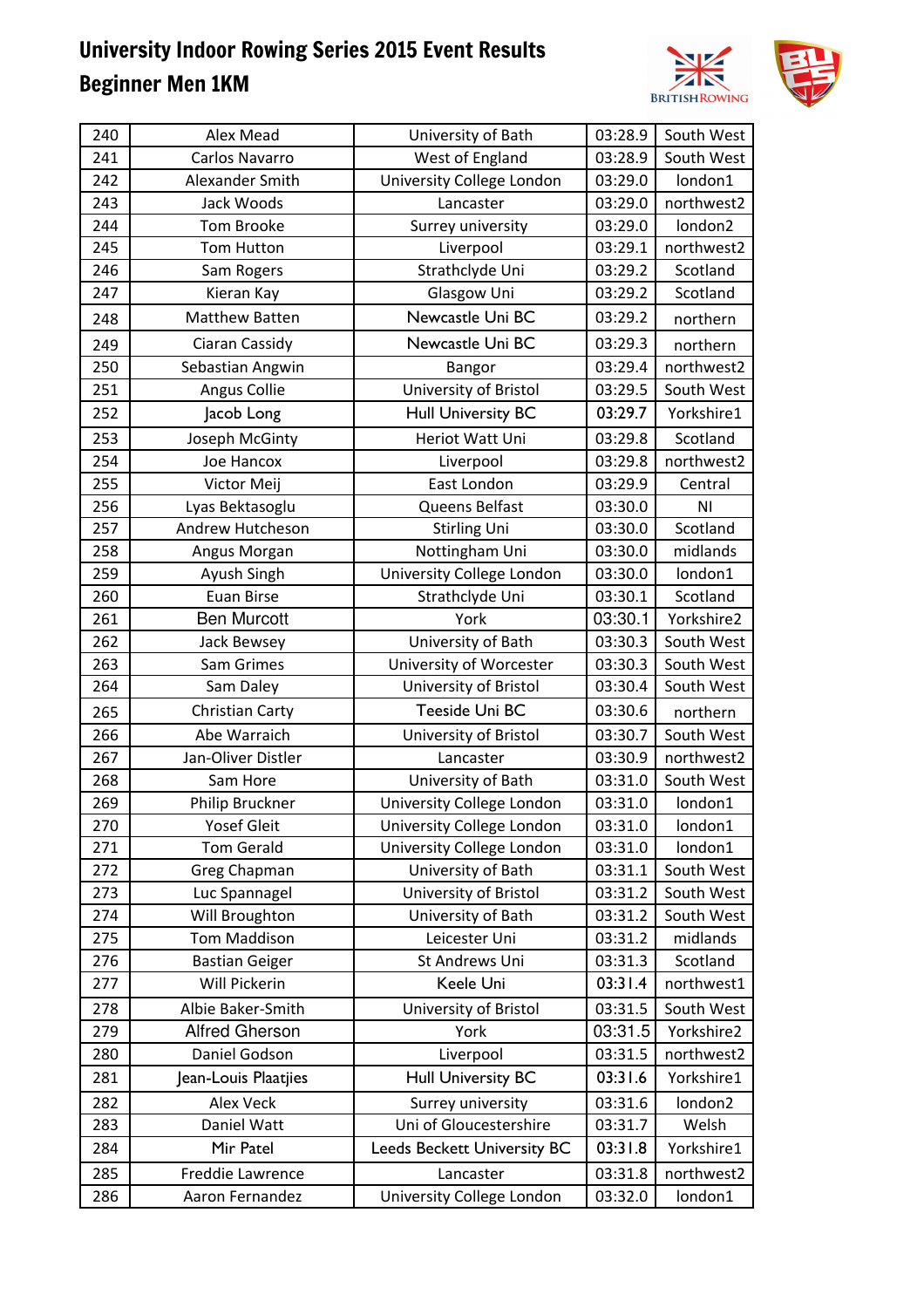

| 287 | Azam Latif            | Glasgow Uni                 | 03:32.0 | Scotland       |
|-----|-----------------------|-----------------------------|---------|----------------|
| 288 | <b>Toby Graham</b>    | West of England             | 03:32.0 | South West     |
| 289 | Guy Holden            | York                        | 03:32.0 | Yorkshire2     |
| 290 | James Conning         | University of Bath          | 03:32.2 | South West     |
| 291 | Sam Frampton          | Lancaster                   | 03:32.4 | northwest2     |
| 292 | <b>Cameron Scott</b>  | <b>Stirling Uni</b>         | 03:32.5 | Scotland       |
| 293 | Ross Brisk            | Nottingham Uni              | 03:32.7 | midlands       |
| 294 | Joe Watkins           | Liverpool                   | 03:32.8 | northwest2     |
| 295 | Paddy Holden          | Queens Belfast              | 03:33.1 | N <sub>1</sub> |
| 296 | Jordan Buckley Davies | Bangor                      | 03:33.2 | northwest2     |
| 297 | Nikolai von Gounne    | Leicester Uni               | 03:33.2 | midlands       |
| 298 | Cameron Robertson     | Edinburgh Uni               | 03:33.3 | Scotland       |
| 299 | <b>Chris Nicholls</b> | Nottingham Uni              | 03:33.3 | midlands       |
| 300 | Robson Edwards        | St Andrews Uni              | 03:33.4 | Scotland       |
| 301 | Leif Tomasson         | University of Bristol       | 03:33.4 | South West     |
| 302 | Matthew Goddard       | kingston university         | 03:33.4 | london2        |
| 303 | James Newman          | Lancaster                   | 03:33.5 | northwest2     |
| 304 | Dan Salwey            | Leicester Uni               | 03:33.5 | midlands       |
| 305 | Dale Foster           | York                        | 03:33.6 | Yorkshire2     |
| 306 | Callum Stephens       | Derby Uni                   | 03:33.6 | midlands       |
| 307 | <b>William Cherry</b> | Leicester Uni               | 03:33.6 | midlands       |
| 308 | Alejandro Guillen     | Glasgow Uni                 | 03:33.8 | Scotland       |
| 309 | Dane Wells            | York                        | 03:33.8 | Yorkshire2     |
| 310 | Luke Harvey           | Surrey university           | 03:33.8 | london2        |
| 311 | Henry Jourdan         | University of Bath          | 03:33.9 | South West     |
| 312 | Josh Diamond          | University of Bristol       | 03:34.0 | South West     |
| 313 | Ernesto Pedraza       | University of Bath          | 03:34.2 | South West     |
| 314 | Will Booth            | University of Bath          | 03:34.3 | South West     |
| 315 | <b>Alex Brookes</b>   | Liverpool                   | 03:34.5 | northwest2     |
| 316 | Julian Kisselvits     | Bangor                      | 03:34.5 | northwest2     |
| 317 | Shubham Kotkar        | <b>Cardiff University</b>   | 03:34.7 | South West     |
| 318 | Tom Hedge             | <b>Hull University BC</b>   | 03:34.7 | Yorkshire1     |
| 319 | <b>Stuart Taylor</b>  | Nottingham Uni              | 03:34.7 | midlands       |
| 320 | <b>Oliver Barlow</b>  | York                        | 03:34.8 | Yorkshire2     |
| 321 | <b>Tom Milne</b>      | Derby Uni                   | 03:34.8 | midlands       |
| 322 | Seb Harvey            | York St John University BC  | 03:35.0 | Yorkshire1     |
| 323 | <b>Jack Gibbons</b>   | Lancaster                   | 03:35.1 | northwest2     |
| 324 | Alistair Kissack      | East London                 | 03:35.2 | Central        |
| 325 | Daniel Bellamy        | Lancaster                   | 03:35.2 | northwest2     |
| 326 | Robin Billington      | University of Bath          | 03:35.4 | South West     |
| 327 | Seif Elfar            | University of Bristol       | 03:35.4 | South West     |
| 328 | Joshua Cresswell      | Leicester Uni               | 03:35.5 | midlands       |
| 329 | Volkan Nurdal         | University of Bristol       | 03:35.6 | South West     |
| 330 | George Warren         | University of Bath          | 03:35.7 | South West     |
| 331 | <b>Anton Seraev</b>   | <b>Hull University BC</b>   | 03:35.9 | Yorkshire1     |
| 332 | Natty Jones           | Leeds Beckett University BC | 03:35.9 | Yorkshire1     |
| 333 | Theo Maufrais         | Lancaster                   | 03:35.9 | northwest2     |
| 334 | Jack Middleton        | <b>Stirling Uni</b>         | 03:36.0 | Scotland       |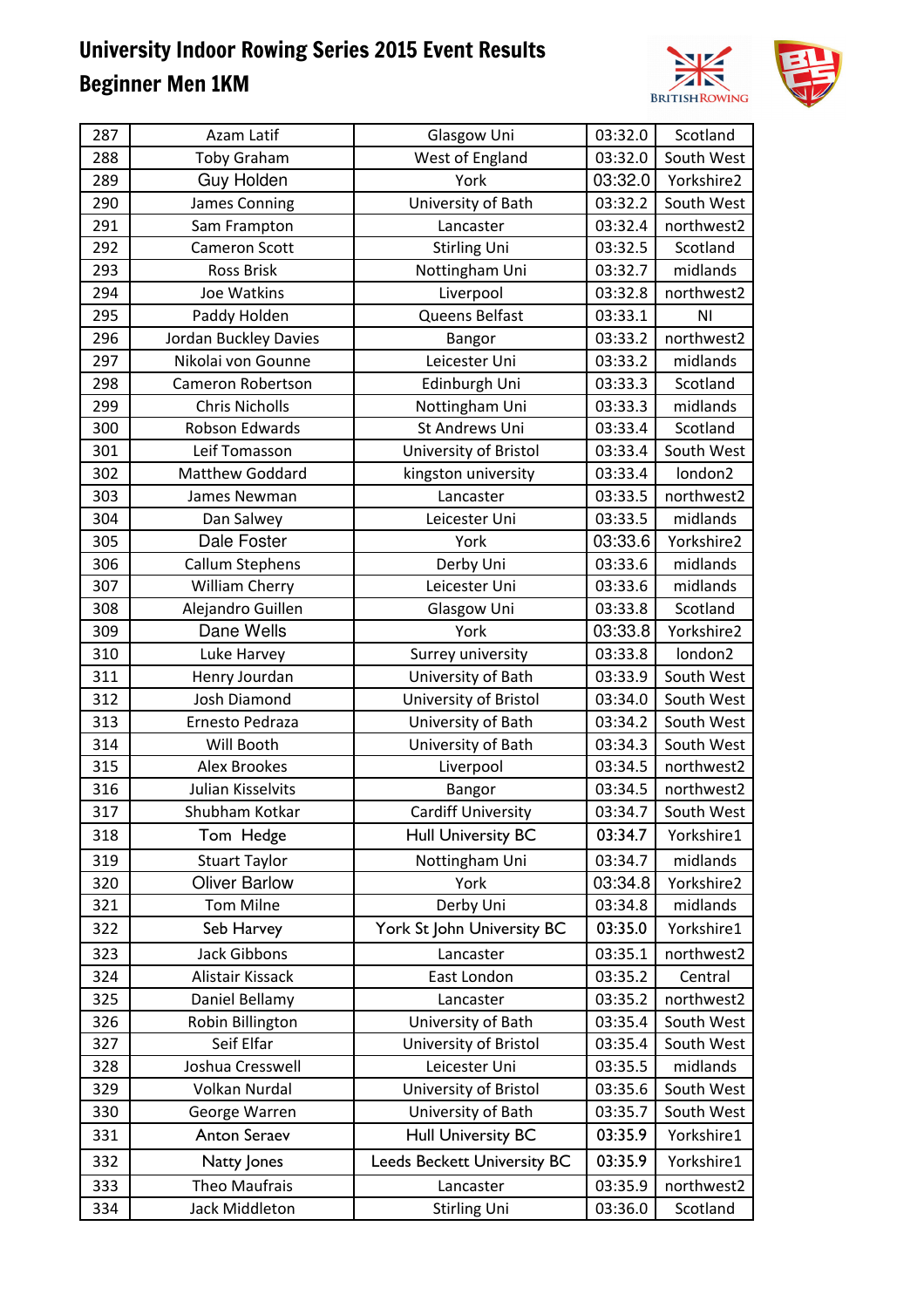

| 335 | Alfie Booth              | University of Bath        | 03:36.0 | South West |
|-----|--------------------------|---------------------------|---------|------------|
| 336 | Jonathan Horn            | Nottingham Trent Uni      | 03:36.0 | midlands   |
| 337 | <b>Tom Dawkins</b>       | Nottingham Uni            | 03:36.0 | midlands   |
| 338 | Jonathan Roberts         | Swansea Uni               | 03:36.1 | Welsh      |
| 339 | Perran Jose              | Derby Uni                 | 03:36.2 | midlands   |
| 340 | Mateusz Duda             | Keele Uni                 | 03:36.3 | northwest1 |
| 341 | Martyn Brackstone        | Derby Uni                 | 03:36.5 | midlands   |
| 342 | <b>Jack Marton</b>       | Salford                   | 03:36.6 | northwest2 |
| 343 | <b>Tom Williams</b>      | Nottingham Trent Uni      | 03:36.7 | midlands   |
| 344 | Joe Farouk               | Surrey university         | 03:36.7 | london2    |
| 345 | Luis Homer               | University College London | 03:37.0 | london1    |
| 346 | <b>Thomas Nguyen</b>     | University College London | 03:37.0 | london1    |
| 347 | <b>Jack Durston</b>      | <b>Cardiff University</b> | 03:37.0 | South West |
| 348 | <b>Robert Hammond</b>    | Leicester Uni             | 03:37.0 | midlands   |
| 349 | <b>Daniel Metcalfe</b>   | Nottingham Trent Uni      | 03:37.0 | midlands   |
| 350 | Phil Barden              | University of Bath        | 03:37.1 | South West |
| 351 | Rory Govan               | <b>Cardiff University</b> | 03:37.1 | South West |
| 352 | Cian Sherwin             | Bangor                    | 03:37.1 | northwest2 |
| 353 | Conor Schirk             | Bangor                    | 03:37.1 | northwest2 |
| 354 | Luke Holford             | Heriot Watt Uni           | 03:37.3 | Scotland   |
| 355 | <b>Peter Davies</b>      | <b>Cardiff University</b> | 03:37.3 | South West |
| 356 | Steven Cho               | Keele Uni                 | 03:37.4 | northwest1 |
| 357 | James Babington          | Leicester Uni             | 03:37.4 | midlands   |
| 358 | Kerr McMaster            | Strathclyde Uni           | 03:37.5 | Scotland   |
| 359 | Chris Maynard            | Derby Uni                 | 03:37.5 | midlands   |
| 360 | Fionnbharr Brady         | Queens Belfast            | 03:37.6 | ΝI         |
| 361 | Myles Hemmingway         | <b>Hull University BC</b> | 03:37.6 | Yorkshire1 |
| 362 | Mike Lloyd               | Leicester Uni             | 03:37.6 | midlands   |
| 363 | <b>Miguel Mendez</b>     | University of Bath        | 03:37.7 | South West |
| 364 | <b>William Fairbanks</b> | Cardiff University        | 03:37.8 | South West |
| 365 | <b>Andrew Skea</b>       | York                      | 03:37.8 | Yorkshire2 |
| 366 | Harvey Henry             | Leicester Uni             | 03:37.9 | midlands   |
| 367 | Jack McCartney           | University of london      | 03:37.9 | Welsh      |
| 368 | Dan Astley               | Lancaster                 | 03:38.3 | northwest2 |
| 369 | Josh Hope                | Swansea Uni               | 03:38.3 | Welsh      |
| 370 | John Nightingale         | Keele Uni                 | 03:38.4 | northwest1 |
| 371 | <b>Bruce Gormley</b>     | Heriot Watt Uni           | 03:38.5 | Scotland   |
| 372 | <b>Tim Dauber</b>        | Bangor                    | 03:38.6 | northwest2 |
| 373 | <b>Stephen Ellis</b>     | Nottingham Uni            | 03:38.6 | midlands   |
| 374 | Aiden Patterson          | Keele Uni                 | 03:38.7 | northwest1 |
| 375 | Sam Wynne                | Bangor                    | 03:38.7 | northwest2 |
| 376 | Will Hudson              | University of Worcester   | 03:38.8 | South West |
| 377 | Alex Wilson              | Swansea Uni               | 03:38.8 | Welsh      |
| 378 | Michael Dack             | University of Bath        | 03:38.9 | South West |
| 379 | Davide Crosilla          | Liverpool                 | 03:38.9 | northwest2 |
| 380 | Will White               | Derby Uni                 | 03:38.9 | midlands   |
| 381 | Charles Stevenson        | University College London | 03:39.0 | london1    |
| 382 | Sean Apap Mangion        | University College London | 03:39.0 | london1    |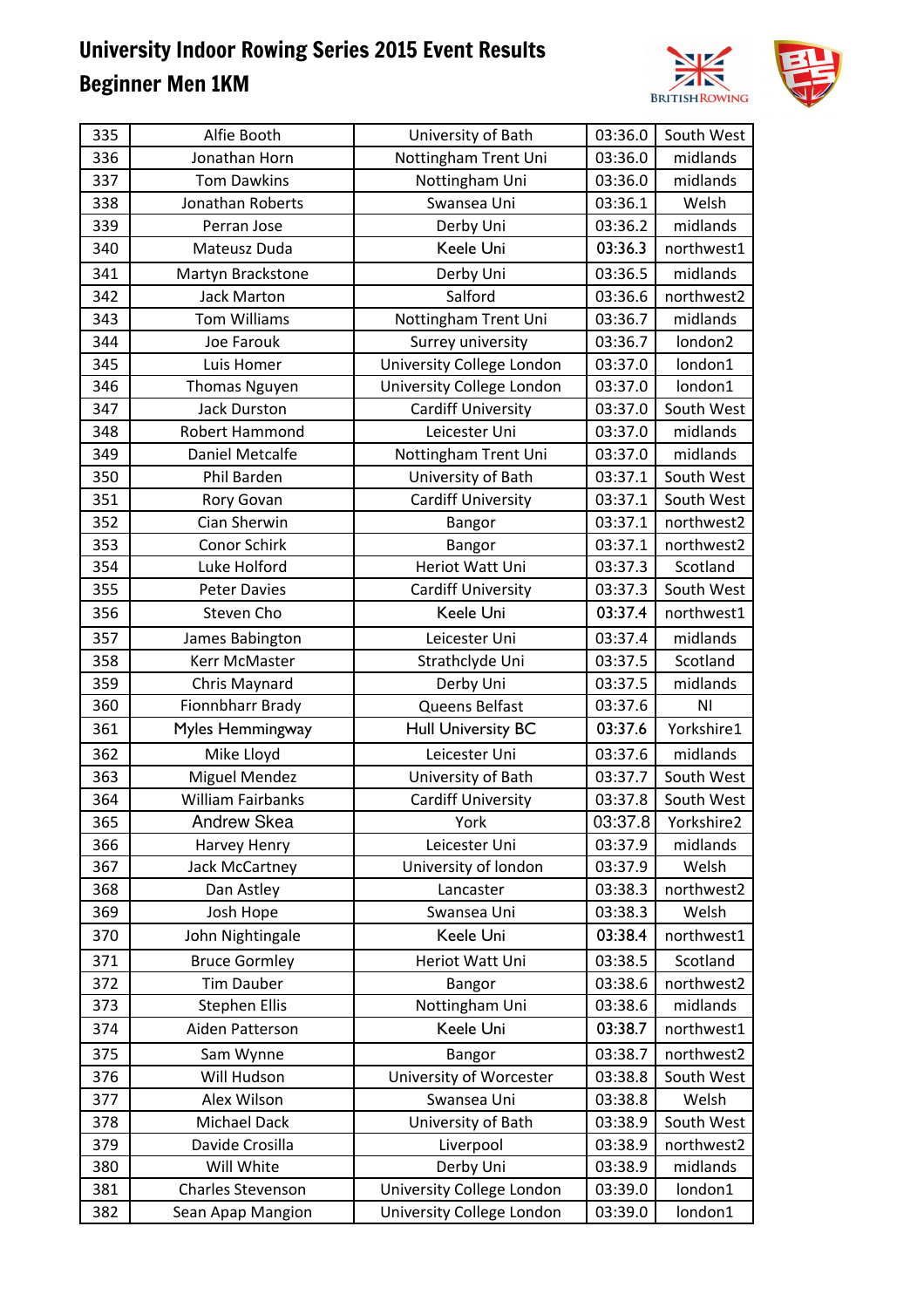

| 383 | Sam Brewer              | Glasgow Uni                        | 03:39.1 | Scotland   |
|-----|-------------------------|------------------------------------|---------|------------|
| 384 | Jack Beasley            | Strathclyde Uni                    | 03:39.2 | Scotland   |
| 385 | Niko Kommenda           | <b>Cardiff University</b>          | 03:39.2 | South West |
| 386 | <b>Thomas Sheppard</b>  | University of Worcester            | 03:39.3 | South West |
| 387 | John Mount              | <b>Hull University BC</b>          | 03:39.4 | Yorkshire1 |
| 388 | <b>Tom Pears</b>        | Keele Uni                          | 03:39.4 | northwest1 |
| 389 | <b>Christian Porter</b> | York                               | 03:39.7 | Yorkshire2 |
| 390 | James Vincent           | Derby Uni                          | 03:39.8 | midlands   |
| 391 | <b>Mohamed Khaled</b>   | Leicester Uni                      | 03:39.8 | midlands   |
| 392 | <b>Thomas Rimmer</b>    | University of Bristol              | 03:39.9 | South West |
| 393 | Ryan McMillan           | Derby Uni                          | 03:39.9 | midlands   |
| 394 | Jake Sowter             | University of Bristol              | 03:40.0 | South West |
| 395 | <b>Charlie Benson</b>   | York                               | 03:40.0 | Yorkshire2 |
| 396 | <b>Niall Moore</b>      | Queens Belfast                     | 03:40.1 | ΝI         |
| 397 | Daniel Wood             | Edinburgh Uni                      | 03:40.4 | Scotland   |
| 398 | Daniel Heenan           | York                               | 03:40.4 | Yorkshire2 |
| 399 | Alistair Welford        | Lancaster                          | 03:40.4 | northwest2 |
| 400 | Marcio Adriano Taniguti | East London                        | 03:40.5 | Central    |
| 401 | <b>Oliver Foss</b>      | Swansea Uni                        | 03:40.7 | Welsh      |
| 402 | Charlie Hill            | University of Bath                 | 03:40.9 | South West |
| 403 | Fergus O'Neill          | University of Bristol              | 03:40.9 | South West |
| 404 | Jonas Faust             | University of Bristol              | 03:40.9 | South West |
| 405 | Hamdi Al-Pachachi       | University College London          | 03:41.0 | london1    |
| 406 | Alastair Robson         | Lancaster                          | 03:41.1 | northwest2 |
| 407 | <b>Callum Vickers</b>   | Leicester Uni                      | 03:41.2 | midlands   |
| 408 | Dan Ashworth            | Leeds Beckett University BC        | 03:41.5 | Yorkshire1 |
| 409 | <b>Amreet Tripathy</b>  | University of Bristol              | 03:41.6 | South West |
| 410 | Jon Joyce               | West of England                    | 03:42.0 | South West |
| 411 | Freddie Payne           | York                               | 03:42.1 | Yorkshire2 |
| 412 | <b>Charles Andrews</b>  | University of Bristol              | 03:42.3 | South West |
| 413 | Reeve Colacicco         | Reading Uni                        | 03:42.4 | Central    |
| 414 | <b>Ted Bolt</b>         | University of Bristol              | 03:42.6 | South West |
| 415 | Jonathan Swanssen       | Nottingham Uni                     | 03:42.9 | midlands   |
| 416 | Angus Stephens          | University College London          | 03:43.0 | london1    |
| 417 | Josh Bhathal            | University College London          | 03:43.0 | london1    |
| 418 | <b>Tatu Toivonen</b>    | University of Worcester            | 03:43.1 | South West |
| 419 | <b>Charlie Mallet</b>   | Nottingham Trent Uni               | 03:43.1 | midlands   |
| 420 | Mark Thompson           | Heriot Watt Uni                    | 03:43.4 | Scotland   |
| 421 | <b>Terry Bush</b>       | <b>Leeds Beckett University BC</b> | 03:43.4 | Yorkshire1 |
| 422 | Sam Towell              | Nottingham Uni                     | 03:43.4 | midlands   |
| 423 | Tom Dewbury             | Swansea Uni                        | 03:43.4 | Welsh      |
| 424 | Carlos Villarreal       | University College London          | 03:44.0 | london1    |
| 425 | Damian Oyarzun          | University College London          | 03:44.0 | london1    |
| 426 | Sam Ching               | University of Bath                 | 03:44.4 | South West |
| 427 | Rajun Mann              | York                               | 03:44.6 | Yorkshire2 |
| 428 | Paddy Adcock            | Leicester Uni                      | 03:44.8 | midlands   |
| 429 | <b>Tim Ellis</b>        | Queens Belfast                     | 03:45.0 | ΝI         |
| 430 | Ian Pettifer            | University College London          | 03:45.0 | london1    |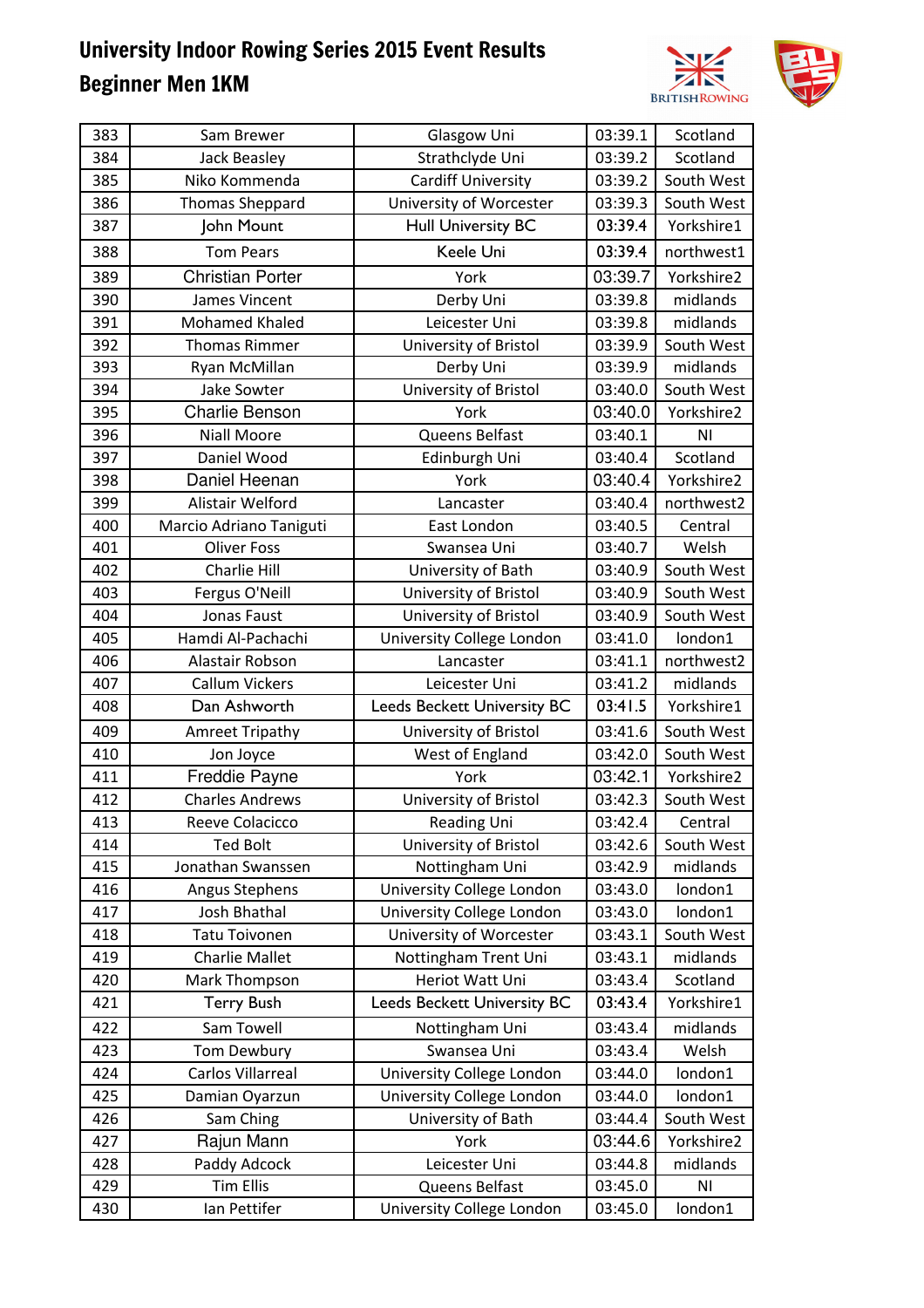

| 431 | David Bradbury          | Leicester Uni              | 03:45.2 | midlands   |
|-----|-------------------------|----------------------------|---------|------------|
| 432 | Ashley Clabburn         | Nottingham Trent Uni       | 03:45.2 | midlands   |
| 433 | Joshua Tarr             | Swansea Uni                | 03:45.4 | Welsh      |
| 434 | <b>Liam Roberts</b>     | York                       | 03:45.5 | Yorkshire2 |
| 435 | Lorenzo Sica            | East London                | 03:45.7 | Central    |
| 436 | Patrick Pflughaupt      | University College London  | 03:46.0 | london1    |
| 437 | <b>Edwward Truswell</b> | <b>Hull University BC</b>  | 03:46.3 | Yorkshire1 |
| 438 | Daniel Green            | Lancaster                  | 03:46.3 | northwest2 |
| 439 | Sam Moreton             | Lancaster                  | 03:46.7 | northwest2 |
| 440 | Dan DeBono              | <b>Hull University BC</b>  | 03:46.9 | Yorkshire1 |
| 441 | <b>Matthew Norman</b>   | University College London  | 03:47.0 | london1    |
| 442 | Matt Weilding           | York St John University BC | 03:47.5 | Yorkshire1 |
| 443 | Joshua Morley-Stone     | <b>Hull University BC</b>  | 03:47.6 | Yorkshire1 |
| 444 | <b>Reece Collery</b>    | Leicester Uni              | 03:47.8 | midlands   |
| 445 | <b>Rhys Spencer</b>     | Keele Uni                  | 03:48.0 | northwest1 |
| 446 | Laith Omar              | York                       | 03:48.7 | Yorkshire2 |
| 447 | Will Burdett            | University of Bath         | 03:49.0 | South West |
| 448 | Alex Ruthven-Murray     | University of Bristol      | 03:49.3 | South West |
| 449 | Jack Ingram             | Reading Uni                | 03:49.5 | Central    |
| 450 | Jamil Santos Cade       | East London                | 03:49.8 | Central    |
| 451 | <b>Taylor King</b>      | Keele Uni                  | 03:49.9 | northwest1 |
| 452 | David Turner            | Queens Belfast             | 03:51.0 | ΝI         |
| 453 | <b>Ed Chessun</b>       | York                       | 03:51.5 | Yorkshire2 |
| 454 | Josh Wolstencroft       | Lancaster                  | 03:51.6 | northwest2 |
| 455 | <b>Ayrton Burgess</b>   | University of Bath         | 03:52.5 | South West |
| 456 | Matthew Brown           | <b>Hull University BC</b>  | 03:52.5 | Yorkshire1 |
| 457 | Glauk Mahmutaj          | Royal Hollaway             | 03:52.6 | Central    |
| 458 | Alfie England           | Leicester Uni              | 03:52.8 | midlands   |
| 459 | Joe Snowdon             | <b>Hull University BC</b>  | 03:53.1 | Yorkshire1 |
| 460 | Nathan Critchlow        | Nottingham Trent Uni       | 03:53.1 | midlands   |
| 461 | Tom Dean                | <b>Hull University BC</b>  | 03:53.2 | Yorkshire1 |
| 462 | <b>Daniel Silver</b>    | University of Worcester    | 03:53.5 | South West |
| 463 | William Wescott         | Leicester Uni              | 03:53.5 | midlands   |
| 464 | Julien Jeyakumar        | Swansea Uni                | 03:53.5 | Welsh      |
| 465 | Joshua Mort             | York                       | 03:53.6 | Yorkshire2 |
| 466 | <b>Tom Clarke</b>       | University of Bath         | 03:53.7 | South West |
| 467 | Michael Wong            | University College London  | 03:54.0 | london1    |
| 468 | Aaron Sloan             | Queens Belfast             | 03:54.0 | ΝI         |
| 469 | Aibak Waheed            | Leicester Uni              | 03:54.1 | midlands   |
| 470 | Afonso Ferreira         | Derby Uni                  | 03:54.7 | midlands   |
| 471 | Reece Maggs             | York                       | 03:54.8 | Yorkshire2 |
| 472 | Sam Coopey              | <b>Hull University BC</b>  | 03:54.8 | Yorkshire1 |
| 473 | David Evans             | York                       | 03:55.4 | Yorkshire2 |
| 474 | <b>Tim Austin</b>       | Lancaster                  | 03:55.6 | northwest2 |
| 475 | Alessandro Stucchi      | Nottingham Trent Uni       | 03:55.8 | midlands   |
| 476 | Nathan Aston            | Nottingham Trent Uni       | 03:55.8 | midlands   |
| 477 | Paul Reay               | Leicester Uni              | 03:56.8 | midlands   |